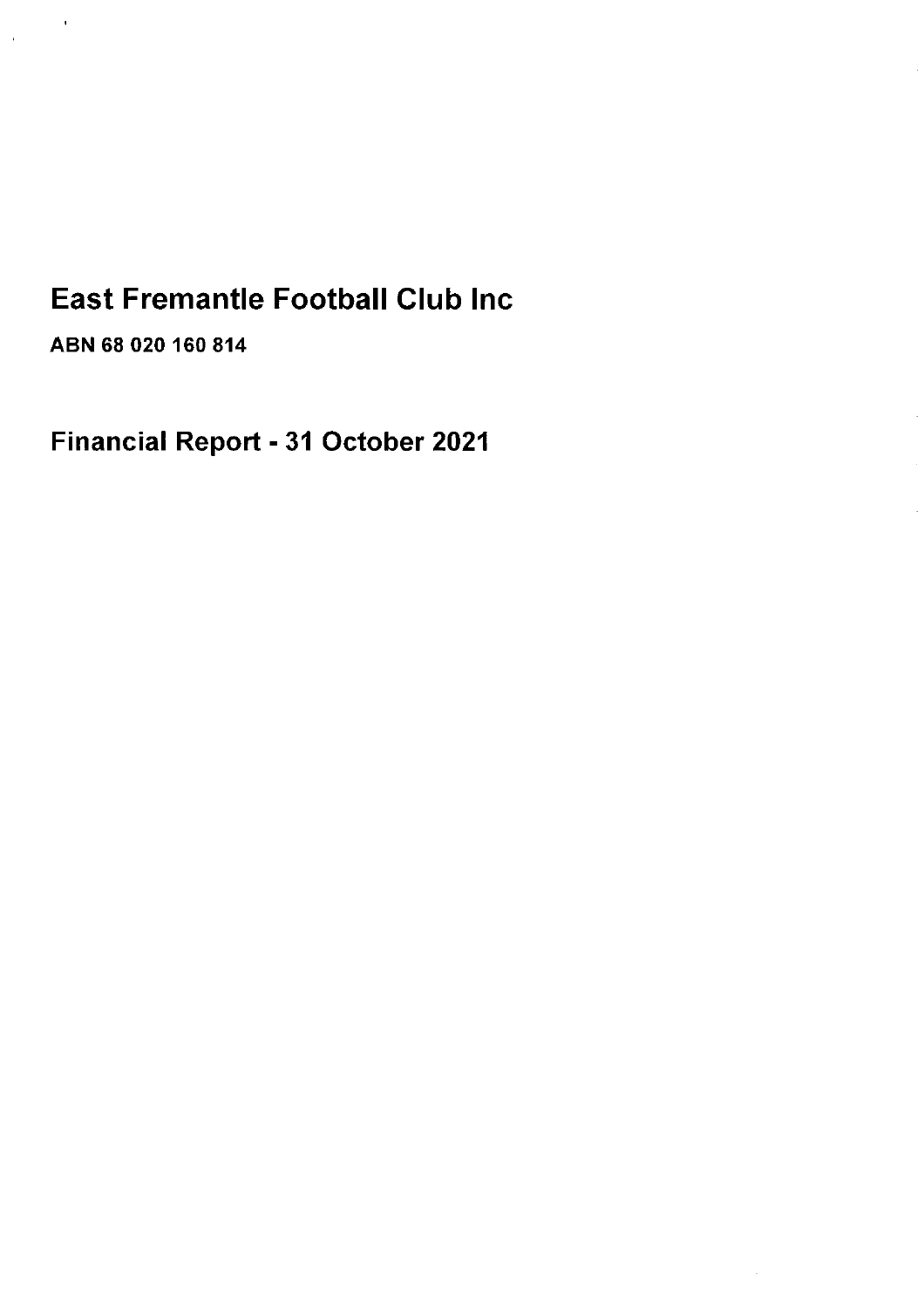#### **East Fremantle Football Club Inc.** Directors' report 31 October 2021

The Directors present their report, together with the financial statements, on the Club for the year ended 31 October 2021.

#### **Directors**

The following persons were Directors of the Club during the whole of the financial year and up to the date of this report, unless otherwise stated:

**Mark Stewart** Con Tripi (appointed December 2020) John Ipsen David Edinger Adam Drake-Brockman Kim Chatfield **Steve Nugent** Damien Condon **Flora Furness** Michael Brennan (resigned December 2020)

#### **Principal activities**

During the financial year the principal continuing activities of East Fremantle Football Club were the promotion and provision of Australian Rules Football for the community within the East Fremantle Football Club Inc. district and zones.

#### **Significant Changes**

No significant changes in the nature of these activities occurred during the year.

#### **Operating Results**

The operating surplus prior to the write down off the facility buildings for the year amounted to \$36,170 (2020: Surplus of \$250,784).

Due to the pending redevelopment of a new facility in April 2022, the Club wrote off buildings during the year of \$711,346 through the statement of profit and loss and \$78,654 through the Asset Revaluation Reserve, resulting in an extraordinary loss of (\$675,176) for the year.

#### **Subsequent Events**

The WAFL landscape has changed significantly over the last five years, with the introduction of Women's Football over the last couple of years. The Club is about to start the Redevelopment of the East Fremantle Oval Precinct over the next 2 years, which will set up the Club and community sports for the next 40 to 50 years.

f,

On behalf of the Directors

**Mark Stewart** President

Dated this 3rd day of December 2021

rilend

Steve Nugent Director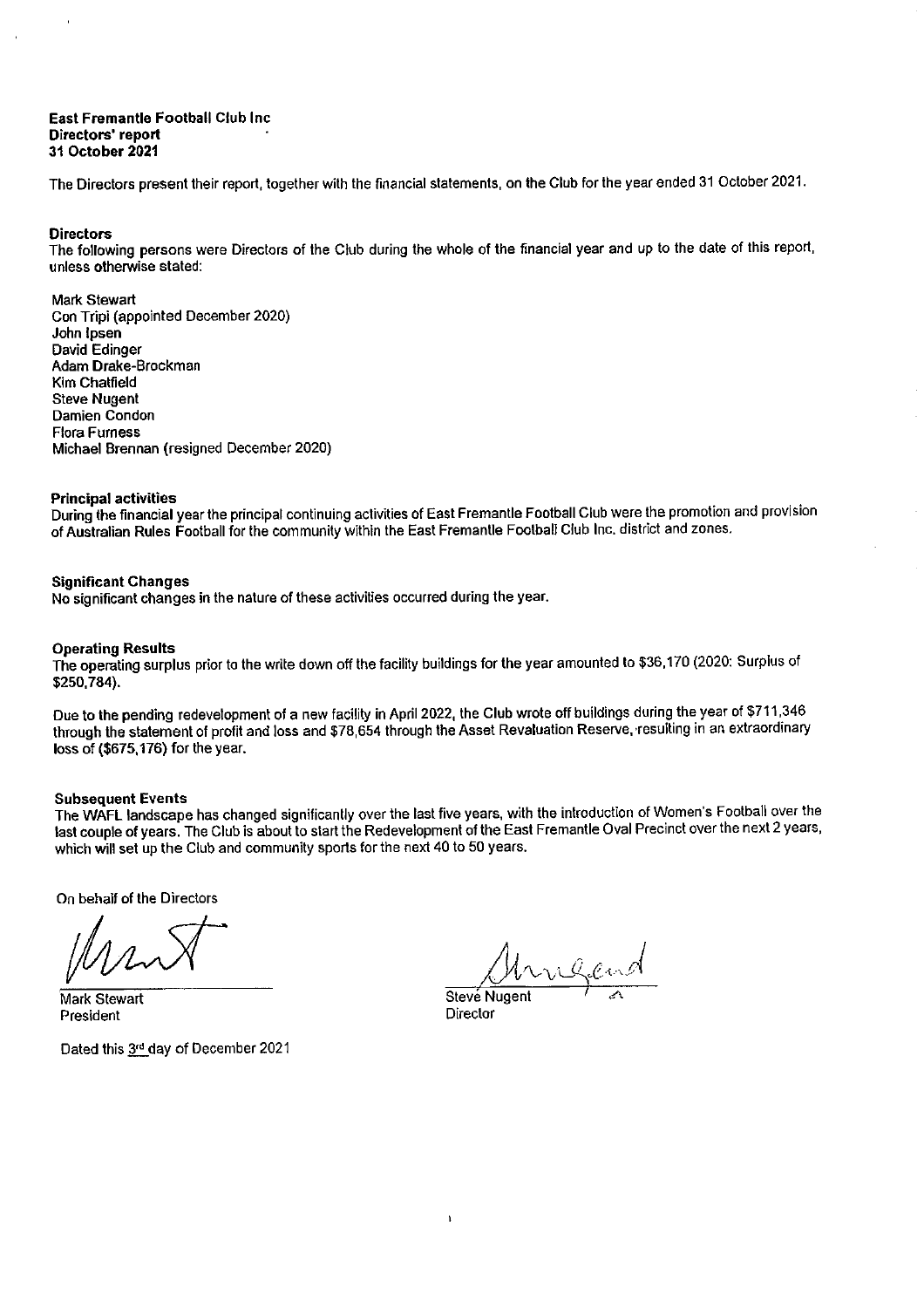#### **East Fremantle Football Club Inc Contents** 31 October 2021

| Statement of profit or loss and other comprehensive income                      | 3  |
|---------------------------------------------------------------------------------|----|
| Statement of financial position                                                 | 4  |
| Statement of changes in equity                                                  | 5  |
| Statement of cash flows                                                         | 6  |
| Notes to the financial statements                                               |    |
| Directors' declaration                                                          | 18 |
| Independent auditor's report to the members of East Fremantle Football Club Inc | 19 |
|                                                                                 |    |

### **General information**

The financial statements cover East Fremantle Football Club Inc as an individual entity. The financial statements are presented in Australian dollars, which is East Fremantle Football Club Inc's functional and presentation currency.

East Fremantle Football Club Inc is a not-for-profit incorporated association.

The financial statements were authorised for issue on 3rd December 2021.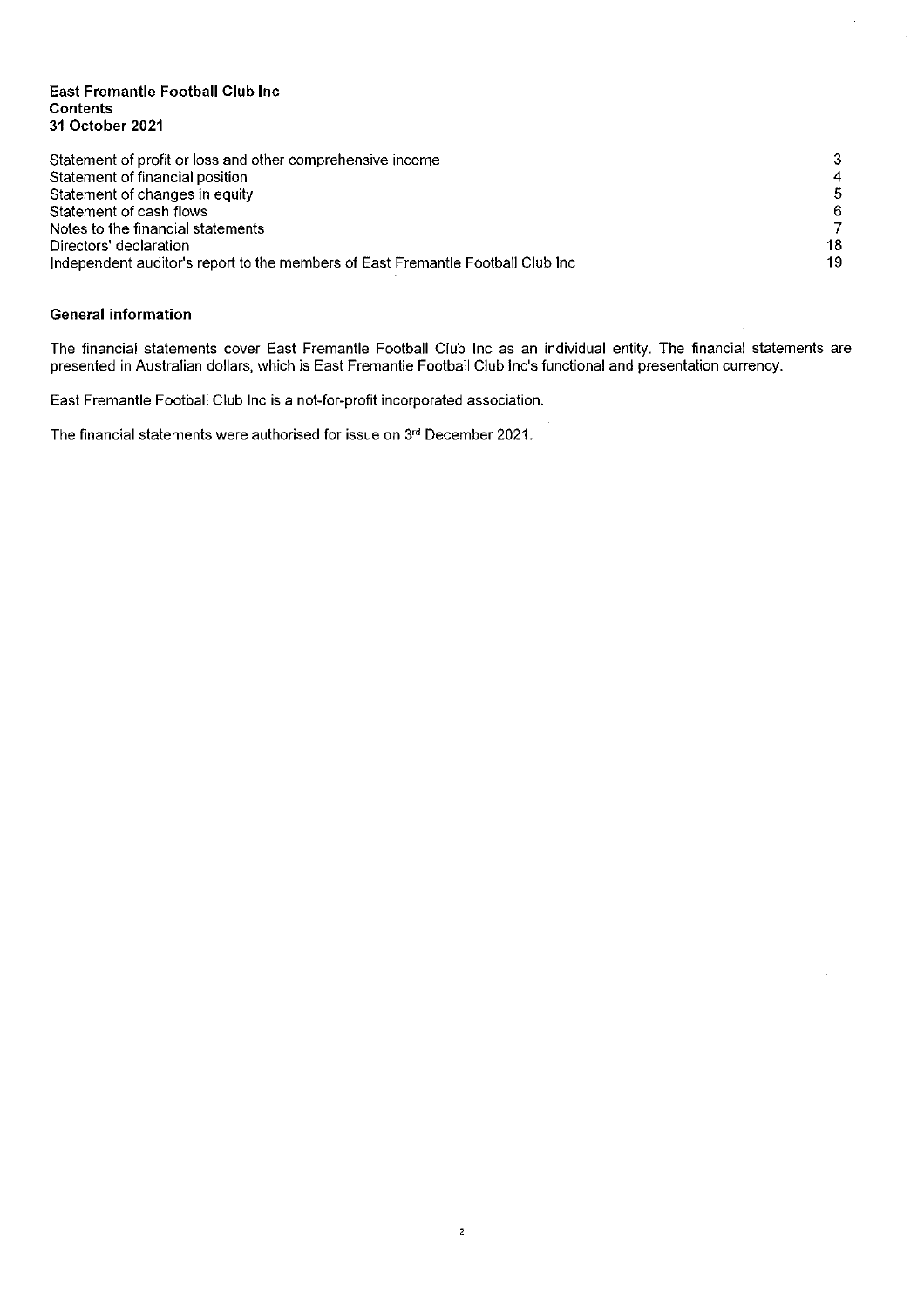# **East Fremantle Football Club Inc** Statement of profit or loss and other comprehensive income<br>For the year ended 31 October 2021

 $\bar{\mathcal{A}}$ 

 $\mathcal{A}$ 

|                                                                                                                            | <b>Note</b> | 2021<br>\$ | 2020<br>\$ |
|----------------------------------------------------------------------------------------------------------------------------|-------------|------------|------------|
| Revenue                                                                                                                    | 3           | 2,223,878  | 2,097,090  |
| <b>Expenses</b>                                                                                                            |             |            |            |
| Cost of Sales                                                                                                              |             | (163, 145) | (142, 411) |
| <b>Administration Expenses</b>                                                                                             |             | (791, 902) | (579, 807) |
| <b>Finance Expenses</b>                                                                                                    |             | (16, 805)  | (9, 188)   |
| Depreciation and amortisation expense                                                                                      |             | (30, 813)  | (36, 849)  |
| Accelerated write-offs of buildings                                                                                        |             | (711, 346) |            |
| <b>Football Expenses</b>                                                                                                   |             | (364, 410) | (243, 942) |
| Salaries & Wages                                                                                                           |             | (820, 633) | (834, 109) |
| (Deficit)/surplus before income tax expense                                                                                |             | (675, 176) | 250,784    |
| Income tax expense                                                                                                         |             |            |            |
| (Deficit)/surplus after income tax expense for the year attributable to the<br>members of East Fremantle Football Club Inc | 16          | (675, 176) | 250,784    |
| Other comprehensive income for the year, net of tax                                                                        |             |            |            |
| Total comprehensive (loss)/income for the year attributable to the members of<br><b>East Fremantle Football Club Inc</b>   |             | (675,176)  | 250,784    |

 $\hat{\mathcal{A}}$ 

 $\mathcal{L}$ 

 $\bar{z}$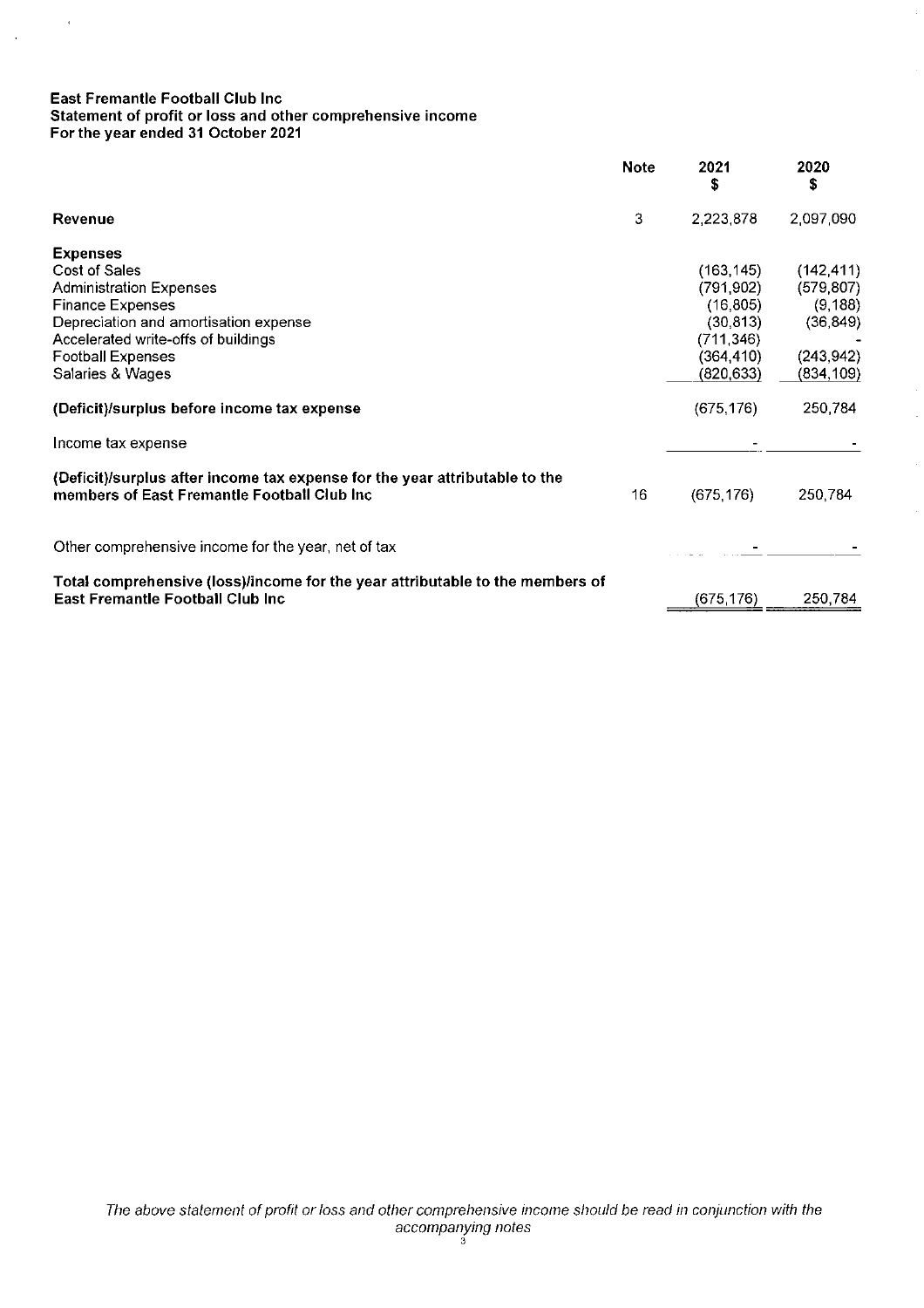# East Fremantle Football Club Inc Statement of financial position<br>As at 31 October 2021

|                                          | <b>Note</b> | 2021<br>\$ | 2020<br>\$ |
|------------------------------------------|-------------|------------|------------|
| <b>Assets</b>                            |             |            |            |
| <b>Current assets</b>                    |             |            |            |
| Cash and cash equivalents                | 4           | 248,164    | 144,389    |
| Trade and other receivables              | 5           | 39,516     | 38,865     |
| Inventories                              | 6           | 33,679     | 27,795     |
| <b>Total current assets</b>              |             | 321,359    | 211 049    |
| <b>Non-current assets</b>                |             |            |            |
| Right-of-use assets                      | 7           | 12,049     | 17,221     |
| Property, plant and equipment            | 8           | 302,083    | 1,078,873  |
| Total non-current assets                 |             | 314,132    | 1,096,094  |
| <b>Total assets</b>                      |             | 635,491    | 1,307,143  |
| <b>Liabilities</b>                       |             |            |            |
| <b>Current liabilities</b>               |             |            |            |
| Trade and other payables                 | 9           | 94,489     | 20,447     |
| Lease liabilities                        | 10          | 5,172      | 5.172      |
| Provisions                               | 12          | 35,280     | 25,454     |
| <b>Total current liabilities</b>         |             | 134.941    | 51,073     |
| <b>Non-current liabilities</b>           |             |            |            |
| Lease liabilities                        | 11          | 7,262      | 12,331     |
| Provisions                               | 13          | 16,295     | 12,916     |
| Total non-current liabilities            |             | 23,557     | 25,247     |
| <b>Total liabilities</b>                 |             | 158,498    | 76,320     |
| <b>Net assets</b>                        |             | 476,993    | 1,230,823  |
|                                          |             |            |            |
| <b>Equity</b>                            |             |            |            |
| Prior years' surplus                     | 14          | 896,927    | 896,927    |
| Asset revaluation reserve                | 15          |            | 78,654     |
| Retained earnings / (Accumulated losses) | 16          | (419, 934) | 255,242    |
| <b>Total equity</b>                      |             | 476,993    | 1,230,823  |

 $\hat{\mathcal{A}}$ 

 $\hat{\mathcal{L}}$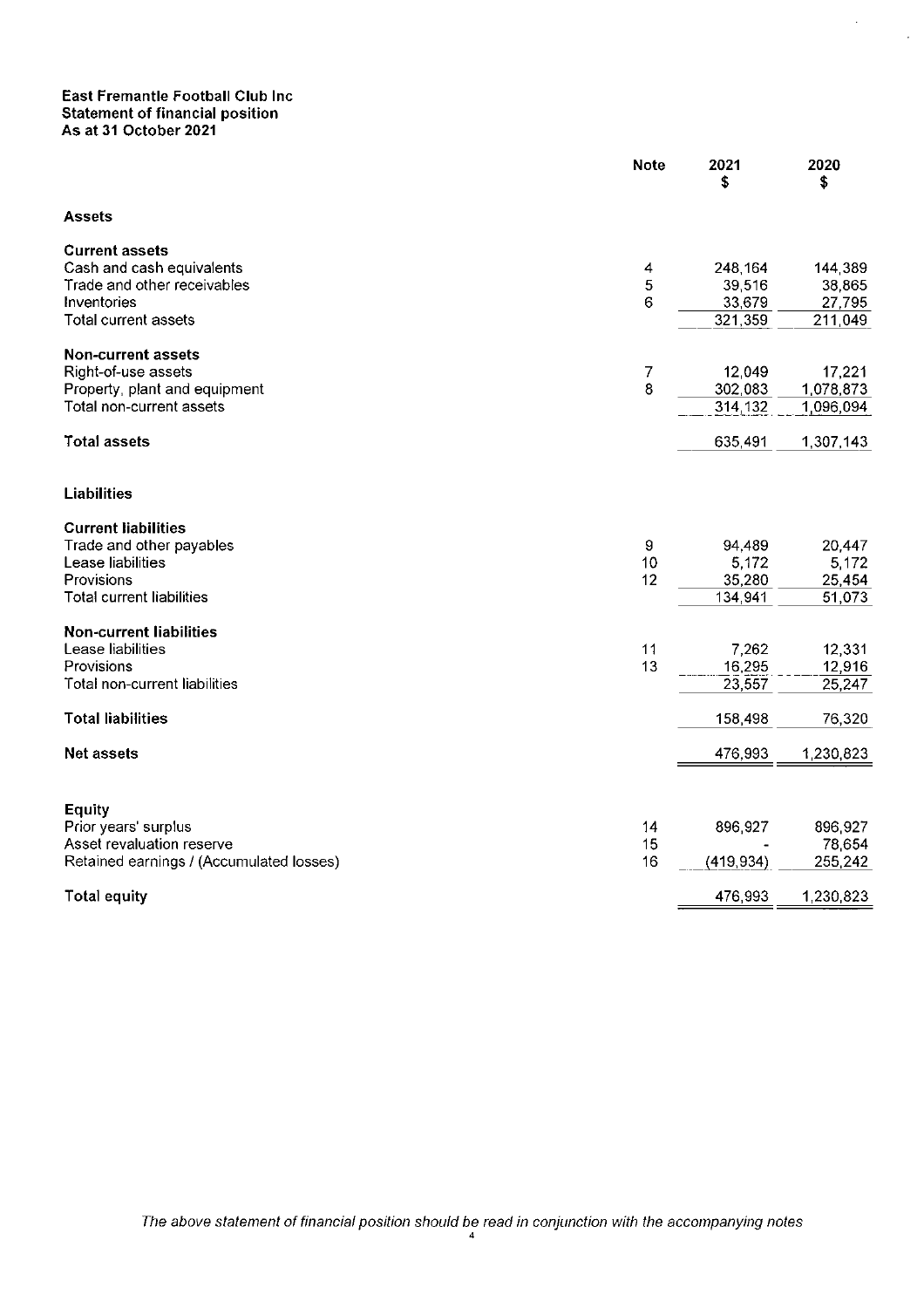# East Fremantle Football Club Inc Statement of changes in equity<br>For the year ended 31 October 2021

 $\bar{\phantom{a}}$ 

 $\bar{z}$ 

|                                                                                                      | <b>Reserves</b><br>S | <b>Retained</b><br>profits | <b>Total equity</b> |
|------------------------------------------------------------------------------------------------------|----------------------|----------------------------|---------------------|
| Balance at 1 November 2019                                                                           | 78.654               | 901.387                    | 980,041             |
| Surplus after income tax expense for the year<br>Other comprehensive income for the year, net of tax |                      | 250,782                    | 250,782             |
| Total comprehensive income for the year                                                              |                      | 250,782                    | 250,782             |
| Balance at 31 October 2020                                                                           | 78,654               | 1.152.169                  | 1,230,823           |

|                                                                                                                                                                               | <b>Reserves</b><br>\$ | <b>Retained</b><br>profits | <b>Total equity</b>    |
|-------------------------------------------------------------------------------------------------------------------------------------------------------------------------------|-----------------------|----------------------------|------------------------|
| Balance at 1 November 2020                                                                                                                                                    | 78.654                | 1.152.169                  | 1,230,823              |
| (Deficit)/Surplus after income tax expense for the year<br>Other comprehensive income for the year, net of tax<br>Adjustment to write-offs of building – future redevelopment | (78.654)              | (675.176)                  | (675.176)<br>(78, 654) |
| Total comprehensive loss for the year                                                                                                                                         | (78.654)              | (675.176)                  | (753,830)              |
| Balance at 31 October 2021                                                                                                                                                    |                       | 476.993                    | 476,993                |

 $\hat{\mathcal{A}}$ 

 $\bar{z}$ 

J.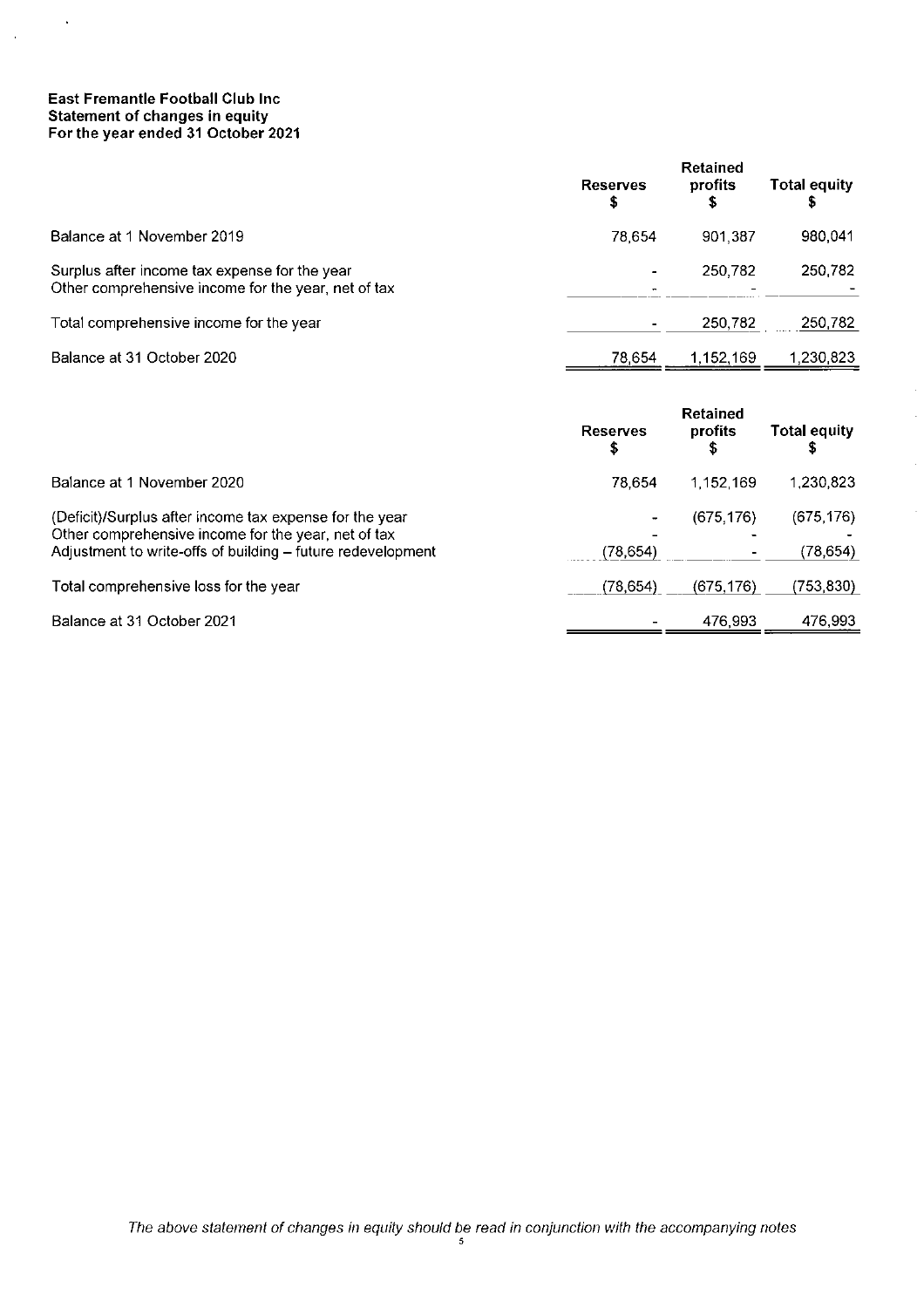#### East Fremantle Football Club Inc **Statement of cash flows** For the year ended 31 October 2021

|                                                                  | <b>Note</b> | 2021<br>s     | 2020<br>s   |
|------------------------------------------------------------------|-------------|---------------|-------------|
| Cash flows from operating activities                             |             |               |             |
| Receipts from customers                                          |             | 2,252,194     | 1,598,571   |
| Receipts from Government Subsidies                               |             |               | 505,003     |
| Payments to suppliers and employees                              |             | (2, 101, 744) | (1,928,518) |
| Interest received                                                |             | 59            | 19          |
| Interest paid                                                    |             | (2,484)       | (2,091)     |
| Interest paid - lease liabilities                                |             | (331)         | (282)       |
| Net cash from operating activities                               |             | 147,694       | 172,702     |
| Cash flows from investing activities                             |             |               |             |
| Payments for property, plant and equipment                       |             | (38, 850)     | (50, 413)   |
| Net cash (used in) investing activities                          |             | (38, 850)     | (50, 413)   |
|                                                                  |             |               |             |
| Cash flows from financing activities                             |             |               |             |
| Repayment of lease liabilities                                   |             | (5,069)       | (17,221)    |
| Net cash (used in) financing activities                          |             | (5,069)       | (17, 221)   |
|                                                                  |             |               |             |
| Net increase in cash and cash equivalents                        |             | 103,775       | 105,068     |
| Cash and cash equivalents at the beginning of the financial year |             | 144,389       | 39,321      |
| Cash and cash equivalents at the end of the financial year       | 4           | 248,164       | 144,389     |
|                                                                  |             |               |             |

 $\mathcal{A}^{\text{max}}$ 

 $\hat{\mathbf{r}}$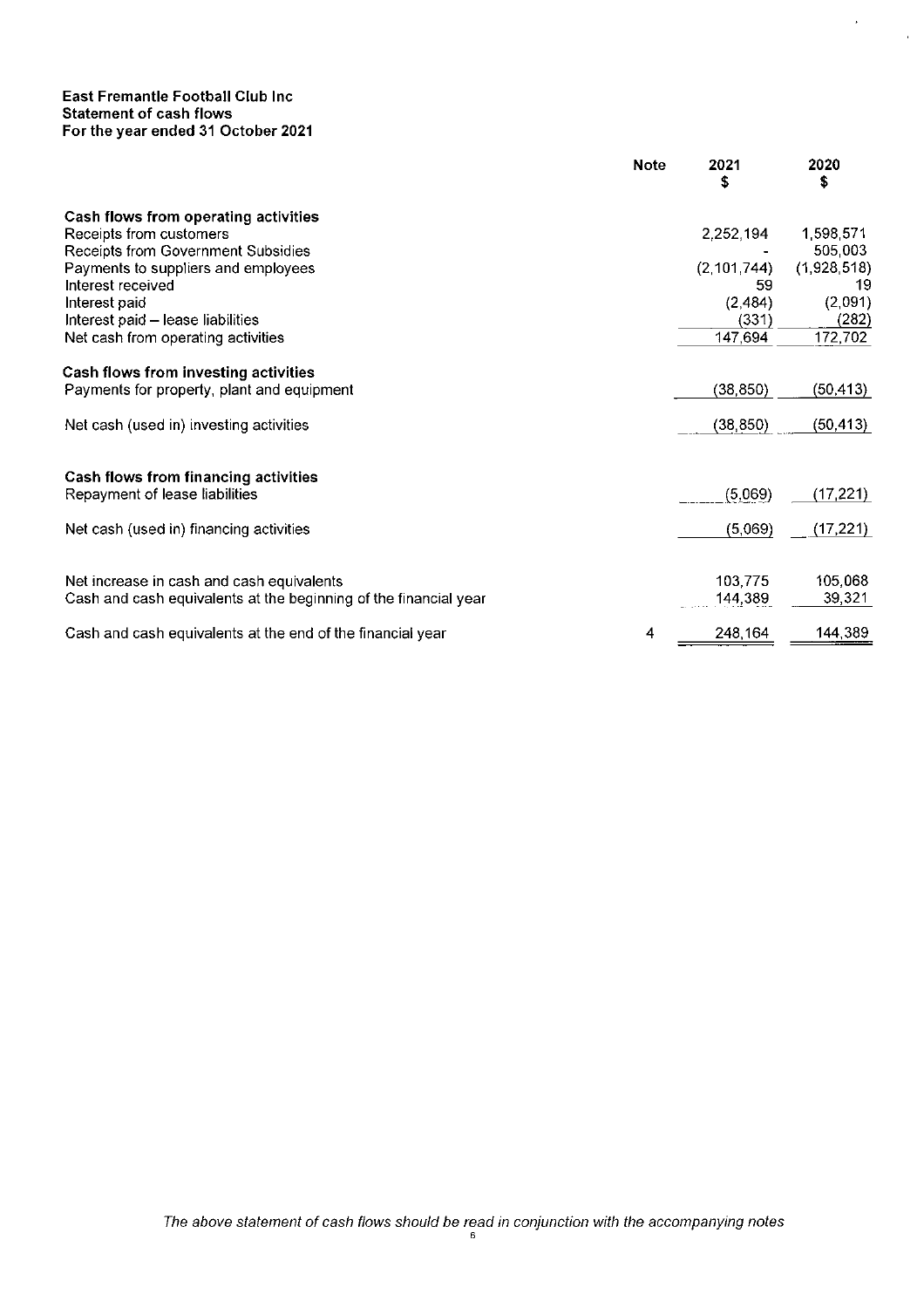#### Note 1. Significant accounting policies

The principal accounting policies adopted in the preparation of the financial statements are set out below. These policies have been consistently applied to all the years presented, unless otherwise stated.

#### New or amended Accounting Standards and Interpretations adopted

The Club has adopted all the new or amended Accounting Standards and Interpretations issued by the Australian Accounting Standards Board ('AASB') that are mandatory for the current reporting period.

Any new or amended Accounting Standards or Interpretations that are not vet mandatory have not been early adopted.

The adoption of these Accounting Standards and Interpretations did not have any significant impact on the financial performance or position of the Club.

#### AASB 1060 General Purpose Financial Statements - Simplified Disclosures for For-Profit and Not-for-Profit Tier 2 Entities is operative for financial reporting periods beginning on or after 1 July 2021

Certain for-profit and not for profit entities will be required to prepare general purpose financial statements, rather than special purpose financial statements, to enhance consistency, comparability and transparency of financial reporting.

To reduce the cost of preparing general purpose financial statements while maintaining their usefulness, affected entities will be required to follow the recognition and measurement requirements under Australian Accounting Standards, but may apply the simplified disclosure requirements in AASB 1060, AASB 1060 is the new simplified disclosure standard developed by the AASB based on IFRS for Small and Medium sized Entities.

#### **Basis of preparation**

These general purpose financial statements have been prepared in accordance with Australian Accounting Standards -Reduced Disclosure Requirements and Interpretations issued by the Australian Accounting Standards Board ('AASB'), the Western Australian legislation the Associations Incorporation Act 2015 and the associated regulations, as appropriate for not-for profit oriented entities.

#### Historical cost convention

The financial statements have been prepared under the historical cost convention, except for, where applicable, the revaluation of financial assets and liabilities at fair value through profit or loss, financial assets at fair value through other comprehensive income, investment properties, certain classes of property, plant and equipment and derivative financial instruments.

#### Critical accounting estimates

The preparation of the financial statements requires the use of certain critical accounting estimates. It also requires management to exercise its judgement in the process of applying the the Club's accounting policies. The areas involving a higher degree of judgement or complexity, or areas where assumptions and estimates are significant to the financial statements, are disclosed in note 2.

#### **Revenue recognition**

Revenue is recognised at the transaction price when the Club transfers control of the services to their members and customers. The performance obligations are satisfied when the services have been provided to the customer.

Revenue is recognised for the major activities as follows:

Sales Revenue

Events, fundraising and raffles are recognised when received or receivable.

#### Donations and sponsorships

Donations and sponsorships are recognised as revenue when received.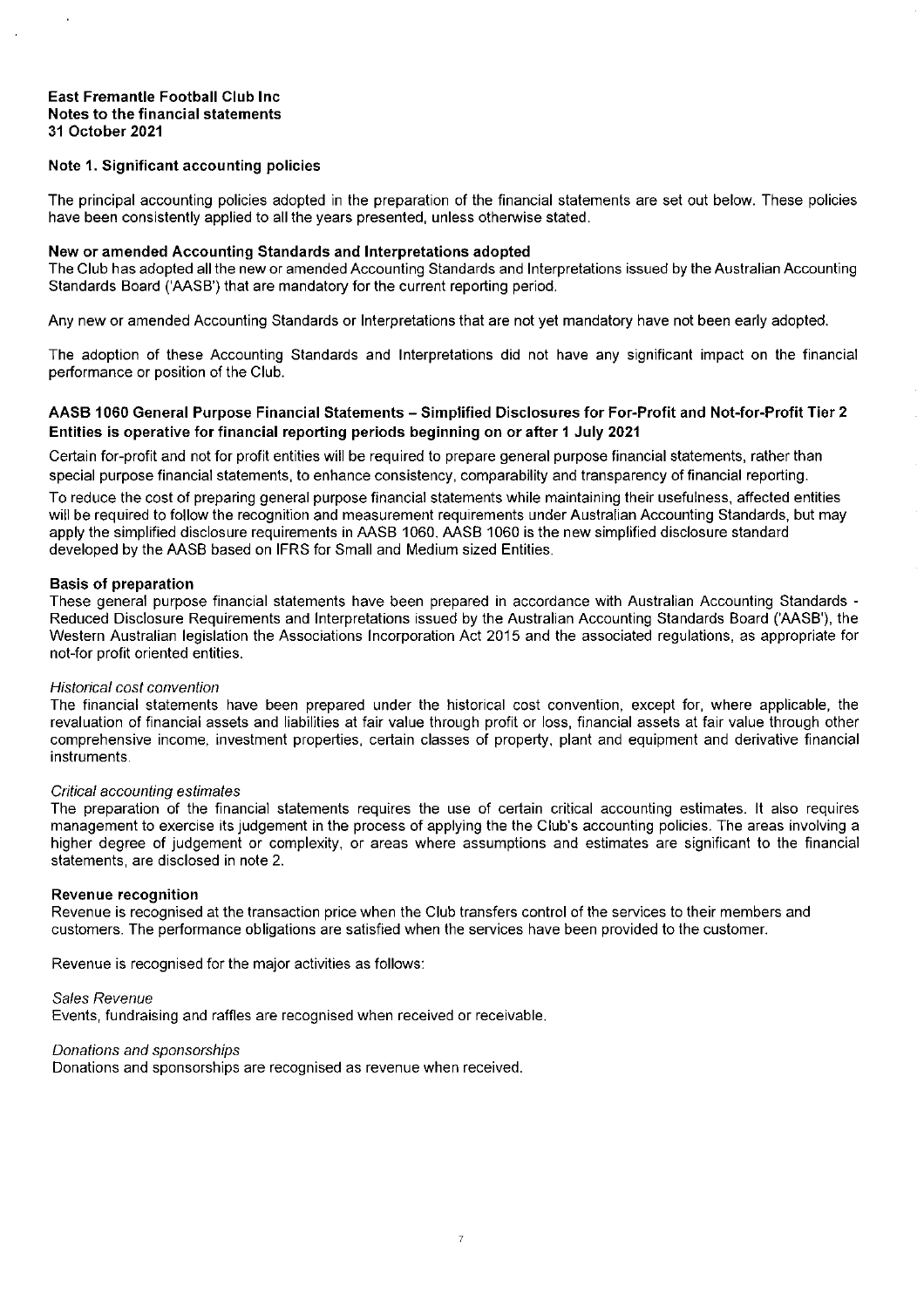#### Grants

Grant revenue is recognised in profit or loss when the Club obtains control of the grant, it is probable that the economic benefits gained from the grant will flow to the Club and the amount of the grant can be measured reliably. If conditions are attached to the grant which must be satisfied before the entity is eligible to receive the contribution, the recognition of the grant as revenue will be deferred until those conditions are satisfied.

When grant revenue is received whereby the Club incurs an obligation to deliver economic value directly back to the contributor, the grant revenue is recognised in the statement of financial position as a liability until the service has been delivered to the contributor; otherwise the grant is recognised as income on receipt.

#### Interest

Interest revenue is recognised as interest accrues using the effective interest method. This is a method of calculating the amortised cost of a financial asset and allocating the interest income over the relevant period using the effective interest rate. which is the rate that exactly discounts estimated future cash receipts through the expected life of the financial asset to the net carrying amount of the financial asset.

#### Other revenue

Other revenue is recognised when it is received or when the right to receive payment is established.

#### **Government Subsidies**

Income from government COVID-19 subsidies are recognised in profit or loss when the Club obtains control of the subsidies as the criteria for the subsidies are not sufficiently specific to apply AASB 15 and are recognised under AASB 1058

All revenue is stated net of the amount of goods and services tax.

#### Income tax

As the Club is a charitable institution in terms of subsection 50-5 of the Income Tax Assessment Act 1997, as amended, it is exempt from paying income tax.

#### **Current and non-current classification**

Assets and liabilities are presented in the statement of financial position based on current and non-current classification.

An asset is classified as current when: it is either expected to be realised or intended to be sold or consumed in the Club's normal operating cycle; it is held primarily for the purpose of trading; it is expected to be realised within 12 months after the reporting period, or the asset is cash or cash equivalent unless restricted from being exchanged or used to settle a liability for at least 12 months after the reporting period. All other assets are classified as non-current.

A liability is classified as current when: it is either expected to be settled in the Club's normal operating cycle; it is held primarily for the purpose of trading; it is due to be settled within 12 months after the reporting period; or there is no unconditional right to defer the settlement of the liability for at least 12 months after the reporting period. All other liabilities are classified as non-current.

#### Cash and cash equivalents

Cash and cash equivalents includes cash on hand, deposits held at call with financial institutions, other short-term, highly liquid investments with original maturities of three months or less that are readily convertible to known amounts of cash and which are subject to an insignificant risk of changes in value.

#### Trade and other receivables

Trade receivables are initially recognised at fair value and subsequently measured at amortised cost using the effective interest method, less any allowance for expected credit losses. Trade receivables are generally due for settlement within 30 days.

The Club has applied the simplified approach to measuring expected credit losses, which uses a lifetime expected loss allowance. To measure the expected credit losses, trade receivables have been grouped based on days overdue.

#### Inventories

Stock on hand is stated at the lower of cost and net realisable value. Cost comprises of purchase and delivery costs, net of rebates and discounts received or receivable.

Net realisable value is the estimated selling price in the ordinary course of business less the estimated costs of completion and the estimated costs necessary to make the sale.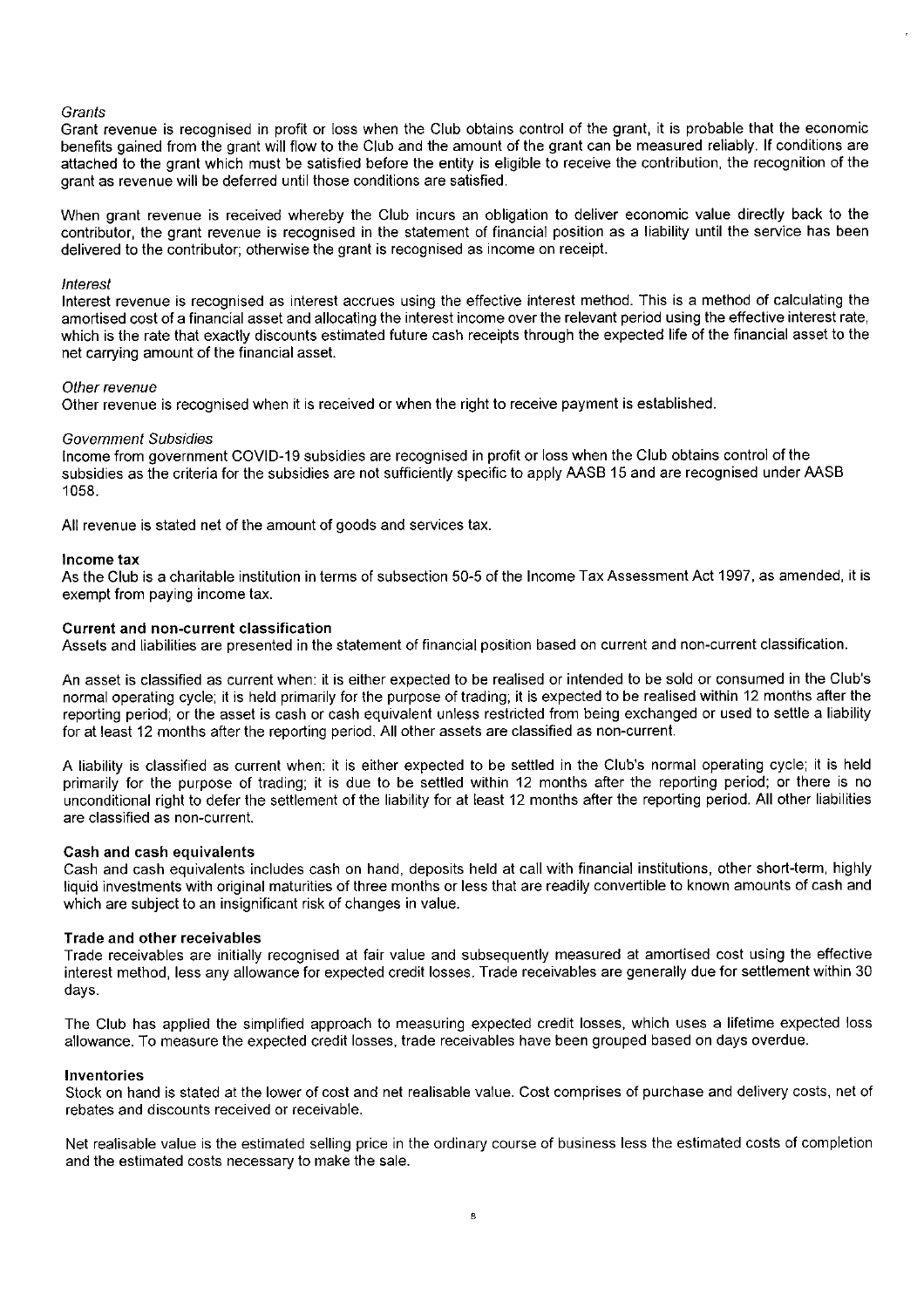Note 1. Significant accounting policies (continued)

#### Property, plant and equipment

Plant and equipment is stated at historical cost less accumulated depreciation and impairment. Historical cost includes expenditure that is directly attributable to the acquisition of the items.

Depreciation is calculated on a straight-line basis to write off the net cost of each item of property, plant and equipment (excluding land) over their expected useful lives as follows:

#### Property, plant and equipment

Plant and equipment is stated at historical cost less accumulated depreciation and impairment. Historical cost includes expenditure that is directly attributable to the acquisition of the items.

Depreciation is calculated on a straight-line basis to write off the net cost of each item of property, plant and equipment (excluding land) over their expected useful lives as follows:

| Leasehold improvements | 2.5%        |
|------------------------|-------------|
| Plant and equipment    | 10% - 33.3% |
| Office equipment       | 10% - 33.3% |

The residual values, useful lives and depreciation methods are reviewed, and adiusted if appropriate, at each reporting date.

Leasehold improvements are depreciated over the unexpired period of the lease or the estimated useful life of the assets. whichever is shorter.

An item of property, plant and equipment is derecognised upon disposal or when there is no future economic benefit to the Club. Gains and losses between the carrying amount and the disposal proceeds are taken to profit or loss.

The residual values, useful lives and depreciation methods are reviewed, and adjusted if appropriate, at each reporting date.

An item of property, plant and equipment is derecognised upon disposal or when there is no future economic benefit to the Club. Gains and losses between the carrying amount and the disposal proceeds are taken to profit or loss. Any revaluation surplus reserve relating to the item disposed of is transferred directly to retained profits.

#### **Right-of-use assets**

A right-of-use asset is recognised at the commencement date of a lease. The right-of-use asset is measured at cost, which comprises the initial amount of the lease liability, adjusted for, as applicable, any lease payments made at or before the commencement date net of any lease incentives received, any initial direct costs incurred, and, except where included in the cost of inventories, an estimate of costs expected to be incurred for dismantling and removing the underlying asset, and restoring the site or asset.

Right-of-use assets are depreciated on a straight-line basis over the unexpired period of the lease or the estimated useful life of the asset, whichever is the shorter. Where the Club expects to obtain ownership of the leased asset at the end of the lease term, the depreciation is over its estimated useful life. Right-of use assets are subject to impairment or adjusted for any remeasurement of lease liabilities.

The Club has elected not to recognise a right-of-use asset and corresponding lease liability for short-term leases with terms of 12 months or less and leases of low-value assets. Lease payments on these assets are expensed to profit or loss as incurred.

#### Impairment of non-financial assets

Non-financial assets are reviewed for impairment whenever events or changes in circumstances indicate that the carrying amount may not be recoverable. An impairment loss is recognised for the amount by which the asset's carrying amount exceeds its recoverable amount.

Recoverable amount is the higher of an asset's fair value less costs of disposal and value-in-use. The value-in-use is the present value of the estimated future cash flows relating to the asset using a pre-tax discount rate specific to the asset or cash-generating unit to which the asset belongs. Assets that do not have independent cash flows are grouped together to form a cash-generating unit.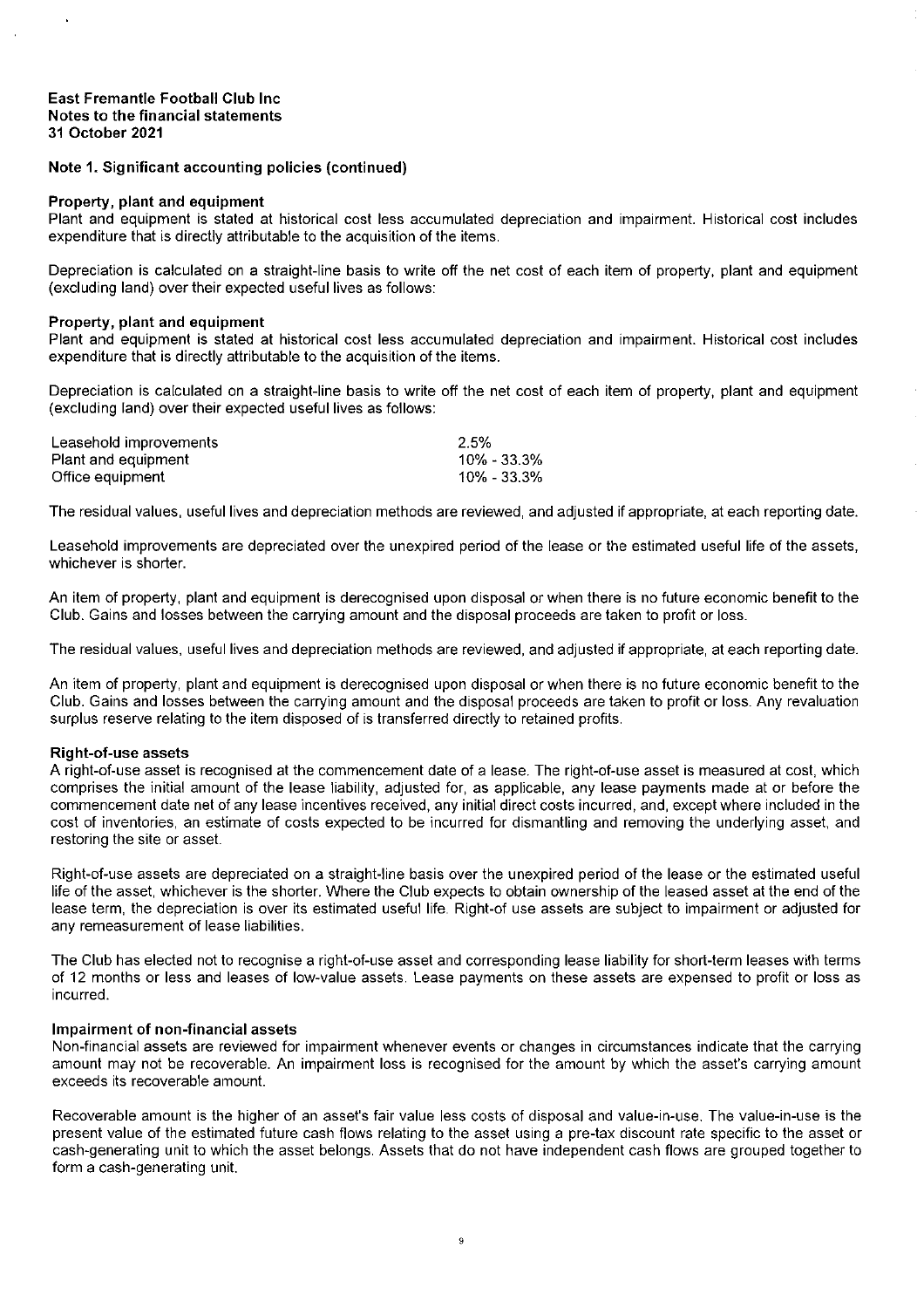#### **Trade and other pavables**

These amounts represent liabilities for goods and services provided to the Club prior to the end of the financial year and which are unpaid. Due to their short-term nature they are measured at amortised cost and are not discounted. The amounts are unsecured and are usually paid within 30 days of recognition.

#### **Borrowings**

Loans and borrowings are initially recognised at the fair value of the consideration received, net of transaction costs. They are subsequently measured at amortised cost using the effective interest method.

#### **Lease liabilities**

A lease liability is recognised at the commencement date of a lease. The lease liability is initially recognised at the present value of the lease payments to be made over the term of the lease, discounted using the interest rate implicit in the lease or, if that rate cannot be readily determined, the Club's incremental borrowing rate. Lease payments comprise of fixed payments less any lease incentives receivable, variable lease payments that depend on an index or a rate, amounts expected to be paid under residual value quarantees, exercise price of a purchase option when the exercise of the option is reasonably certain to occur, and any anticipated termination penalties. The variable lease payments that do not depend on an index or a rate are expensed in the period in which they are incurred.

Lease liabilities are measured at amortised cost using the effective interest method. The carrying amounts are remeasured if there is a change in the following: future lease payments arising from a change in an index or a rate used; residual quarantee; lease term; certainty of a purchase option and termination penalties. When a lease liability is remeasured, an adjustment is made to the corresponding right-of use asset, or to profit or loss if the carrying amount of the right-of-use asset is fully written down.

#### Finance costs

Finance costs attributable to qualifying assets are capitalised as part of the asset. All other finance costs are expensed in the period in which they are incurred.

#### **Employee benefits**

#### Short-term employee benefits

Liabilities for wages and salaries, including non-monetary benefits, annual leave and long service leave expected to be settled wholly within 12 months of the reporting date are measured at the amounts expected to be paid when the liabilities are settled.

#### Other long-term employee benefits

The liability for annual leave and long service leave not expected to be settled within 12 months of the reporting date are measured at the present value of expected future payments to be made in respect of services provided by employees up to the reporting date using the projected unit credit method. Consideration is given to expected future wage and salary levels, experience of employee departures and periods of service. Expected future payments are discounted using market yields at the reporting date on national government bonds with terms to maturity and currency that match, as closely as possible, the estimated future cash outflows.

#### Defined contribution superannuation expense

Contributions to defined contribution superannuation plans are expensed in the period in which they are incurred.

#### **Employee benefits**

#### Short-term employee benefits

Liabilities for wages and salaries, including non-monetary benefits, annual leave and long service leave expected to be settled wholly within 12 months of the reporting date are measured at the amounts expected to be paid when the liabilities are settled.

#### Fair value measurement

When an asset or liability, financial or non-financial, is measured at fair value for recognition or disclosure purposes, the fair value is based on the price that would be received to sell an asset or paid to transfer a liability in an orderly transaction between market participants at the measurement date; and assumes that the transaction will take place either: in the principal market; or in the absence of a principal market, in the most advantageous market.

Fair value is measured using the assumptions that market participants would use when pricing the asset or liability, assuming they act in their economic best interests. For non-financial assets, the fair value measurement is based on its highest and best use. Valuation techniques that are appropriate in the circumstances and for which sufficient data are available to measure fair value, are used, maximising the use of relevant observable inputs and minimising the use of unobservable inputs.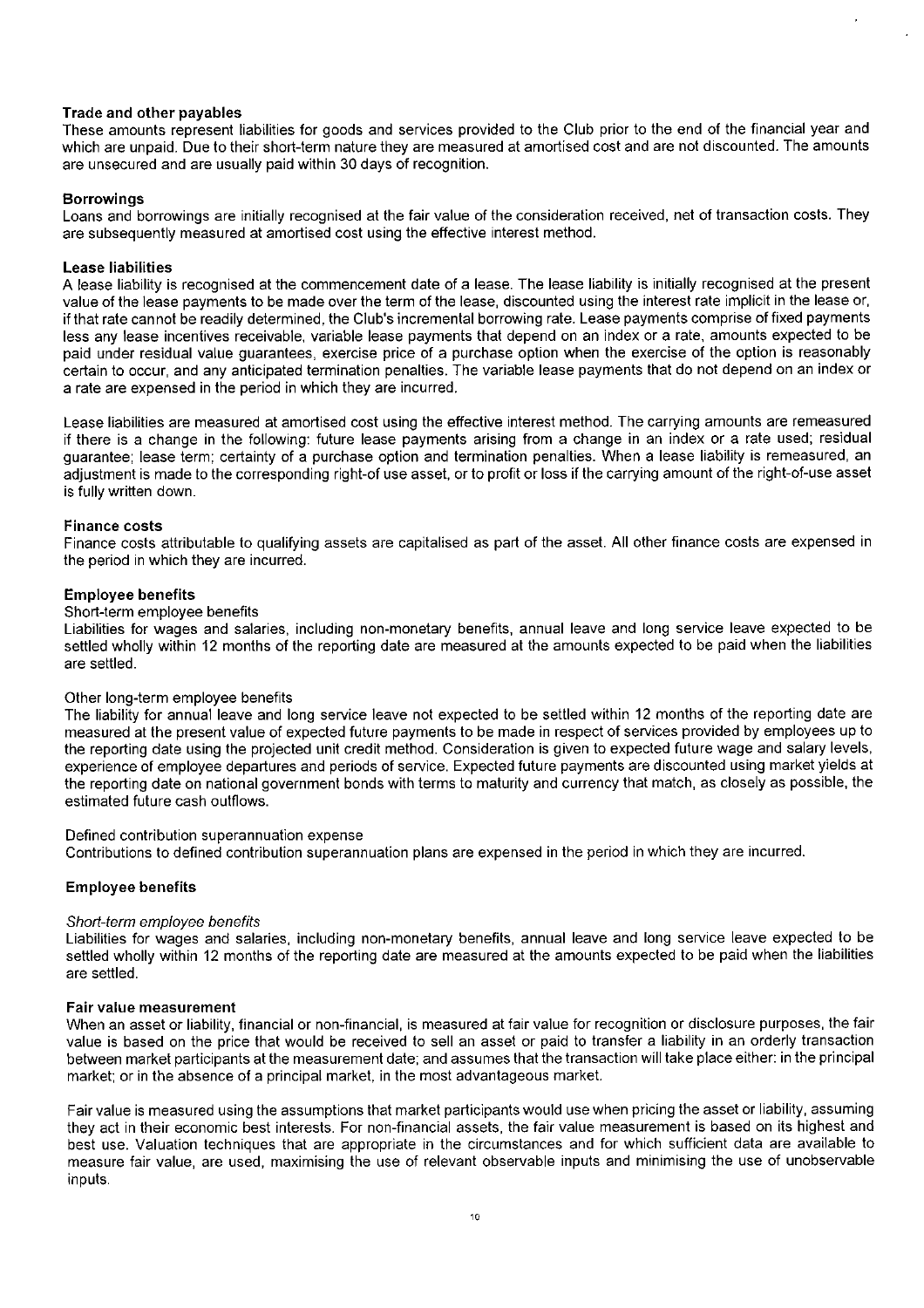#### Note 1. Significant accounting policies (continued)

#### Goods and Services Tax ('GST') and other similar taxes

Revenues, expenses and assets are recognised net of the amount of associated GST, unless the GST incurred is not recoverable from the tax authority. In this case it is recognised as part of the cost of the acquisition of the asset or as part of the expense.

Receivables and payables are stated inclusive of the amount of GST receivable or payable. The net amount of GST recoverable from, or payable to, the tax authority is included in other receivables or other payables in the statement of financial position.

Cash flows are presented on a gross basis. The GST components of cash flows arising from investing or financing activities which are recoverable from, or payable to the tax authority, are presented as operating cash flows.

Commitments and contingencies are disclosed net of the amount of GST recoverable from, or payable to, the tax authority.

#### Note 2. Critical accounting judgements, estimates and assumptions

The preparation of the financial statements requires management to make judgements, estimates and assumptions that affect the reported amounts in the financial statements. Management continually evaluates its judgements and estimates in relation to assets, liabilities, contingent liabilities, revenue and expenses. Management bases its judgements, estimates and assumptions on historical experience and on other various factors, including expectations of future events, management believes to be reasonable under the circumstances. The resulting accounting judgements and estimates will seldom equal the related actual results. The judgements, estimates and assumptions that have a significant risk of causing a material adjustment to the carrying amounts of assets and liabilities (refer to the respective notes) within the next financial year are discussed below.

#### Allowance for expected credit losses

The allowance for expected credit losses assessment requires a degree of estimation and judgement. It is based on the lifetime expected credit loss, grouped based on days overdue, and makes assumptions to allocate an overall expected credit loss rate for each group. These assumptions include recent sales experience and historical collection rates.

#### Provision for impairment of inventories

The provision for impairment of inventories assessment requires a degree of estimation and judgement. The level of the provision is assessed by taking into account the recent sales experience, the ageing of inventories and other factors that affect inventory obsolescence.

#### Estimation of useful lives of assets

The Club determines the estimated useful lives and related depreciation and amortisation charges for its property, plant and equipment and finite life intangible assets. The useful lives could change significantly as a result of technical innovations or some other event. The depreciation and amortisation charge will increase where the useful lives are less than previously estimated lives, or technically obsolete or non-strategic assets that have been abandoned or sold will be written off or written down.

#### Impairment of non-financial assets other than goodwill and other indefinite life intangible assets

The Club assesses impairment of non-financial assets other than goodwill and other indefinite life intangible assets at each reporting date by evaluating conditions specific to the Club and to the particular asset that may lead to impairment. If an impairment trigger exists, the recoverable amount of the asset is determined. This involves fair value less costs of disposal or value-in-use calculations, which incorporate a number of key estimates and assumptions.

#### Coronavirus (COVID-19) pandemic

Judgement has been exercised in considering the impacts that the Coronavirus (COVID-19) pandemic has had, or may have, on the incorporated association based on known information. This consideration extends to the nature of the products and services offered, customers, supply chain, staffing and geographic regions in which the incorporated association operates. Other than as addressed in specific notes, there does not currently appear to be either any significant impact upon the financial statements or any significant uncertainties with respect to events or conditions which may impact the incorporated association unfavourable as at the reporting date or subsequently as a result of the Coronavirus (COVID-19) pandemic.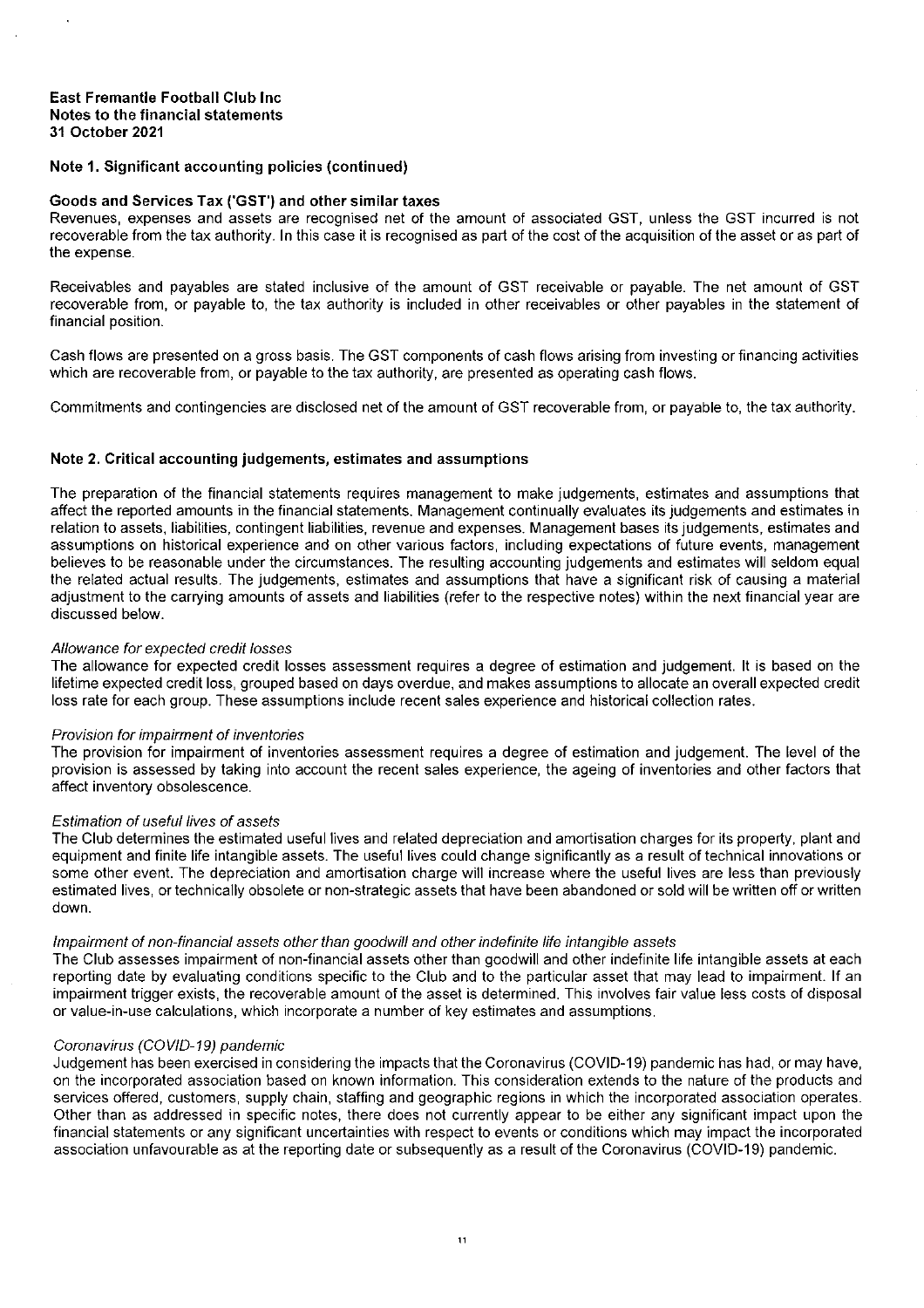## Note 3. Revenue

|                                       | 2021<br>s | 2020<br>\$ |
|---------------------------------------|-----------|------------|
| Revenue from contracts with customers |           |            |
| Bar sales                             | 367,705   | 231,339    |
| <b>Gate Receipts</b>                  | 88,909    | 32,751     |
| <b>Function &amp; Events</b>          | 210,080   | 164,562    |
| Grants                                | 749,983   | 477,835    |
| Sponsorship Income                    | 374,908   | 366,170    |
| Football Income                       | 192 767   | 120,775    |
| Donation Income                       | 87.010    | 127,994    |
|                                       | 2,071,362 | 1,521,426  |
| Other revenue                         |           |            |
| Other Income                          | 152,516   | 70,661     |
| <b>Government Subsidies</b>           |           | 505,003    |
|                                       | 152,516   | 575,664    |
| Revenue                               | 2,223,878 | 2,097,090  |

 $\cdot$ 

# Note 4. Current assets - Cash and Cash Equivalents

|                                | 2021<br>s | 2020<br>\$ |
|--------------------------------|-----------|------------|
| Cash at Bank and on Hand       | 11.407    | 6.605      |
| Bendigo Cheque Account         | 48,140    | 5.425      |
| <b>Bankwest Cheque Account</b> | 76.560    | 25,359     |
| Go Fund Me Account             | 112,057   | 107,000    |
|                                | 248.164   | 144,390    |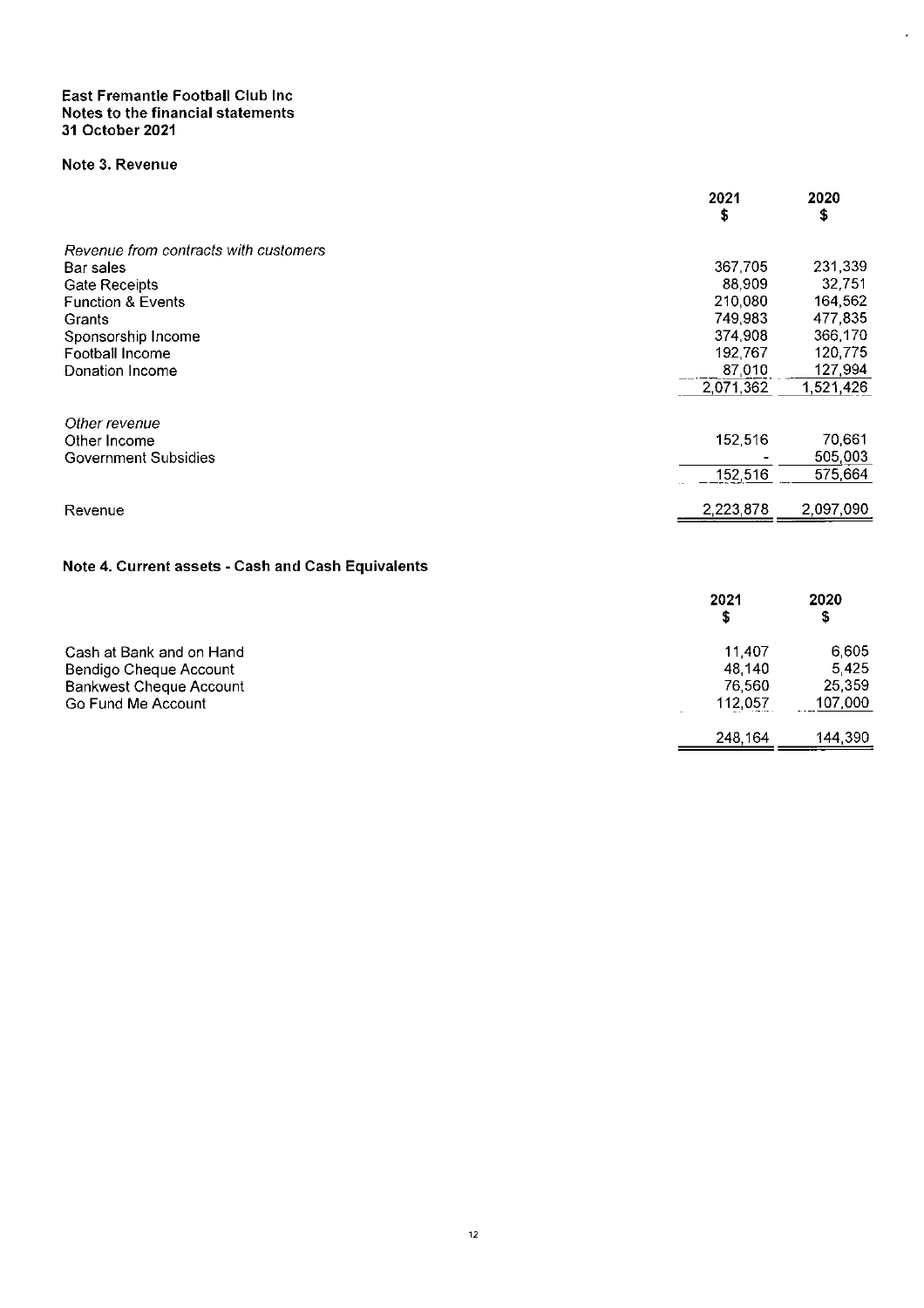$\bar{z}$ 

 $\bar{z}$ 

### Note 5. Current assets - trade and other receivables

|                   | 2021<br>S | 2020<br>\$ |
|-------------------|-----------|------------|
| Trade receivables | 19,107    | 15,417     |
| Contra payments   | (785)     | (785)      |
| Other receivables | 800       | 800        |
| Prepayment        | 20,394    | 23,432     |
|                   | 39,516    | 38,864     |

 $\hat{\mathcal{L}}$ 

 $\ddot{\phantom{a}}$ 

### Trade and other receivables ageing summary

|                       | Carrying<br>amount | <b>Assessed amount</b><br>with potential<br>expected credit<br><b>losses</b> | <b>Expected</b><br>credit loss<br>rate | Allowance for<br>expected<br>credit losses |
|-----------------------|--------------------|------------------------------------------------------------------------------|----------------------------------------|--------------------------------------------|
|                       | 2021               | 2021                                                                         | 2021                                   | 2021                                       |
|                       | \$                 | \$                                                                           | %                                      | \$                                         |
| Not overdue           | 4,785              |                                                                              | 0%                                     | ۰.                                         |
| 30 to 60 days overdue | 4,275              |                                                                              | 0%                                     |                                            |
| 60 to 90 days overdue | 1,089              |                                                                              | 0%                                     |                                            |
| Over 90 days overdue  | 8.958              |                                                                              | 0%                                     |                                            |
| Total                 | 19,107             |                                                                              |                                        |                                            |

### Note 6. Current assets - inventories

|                         | 2021<br>S | 2020<br>\$ |
|-------------------------|-----------|------------|
| Bar stock               | 14,778    | 15,702     |
| Merchandise             | 18,901    | 12,093     |
| Stock on hand - at cost | 33,679    | 27,795     |
|                         |           |            |

### Note 7. Current assets - right-of-use assets

|                                    | 2021    | 2020<br>S |
|------------------------------------|---------|-----------|
| Plant and equipment - right-of-use | 20,665  | 20,665    |
| Less: accumulate amortisation      | (8,616) | (3, 444)  |
|                                    | 12.049  | 17.221    |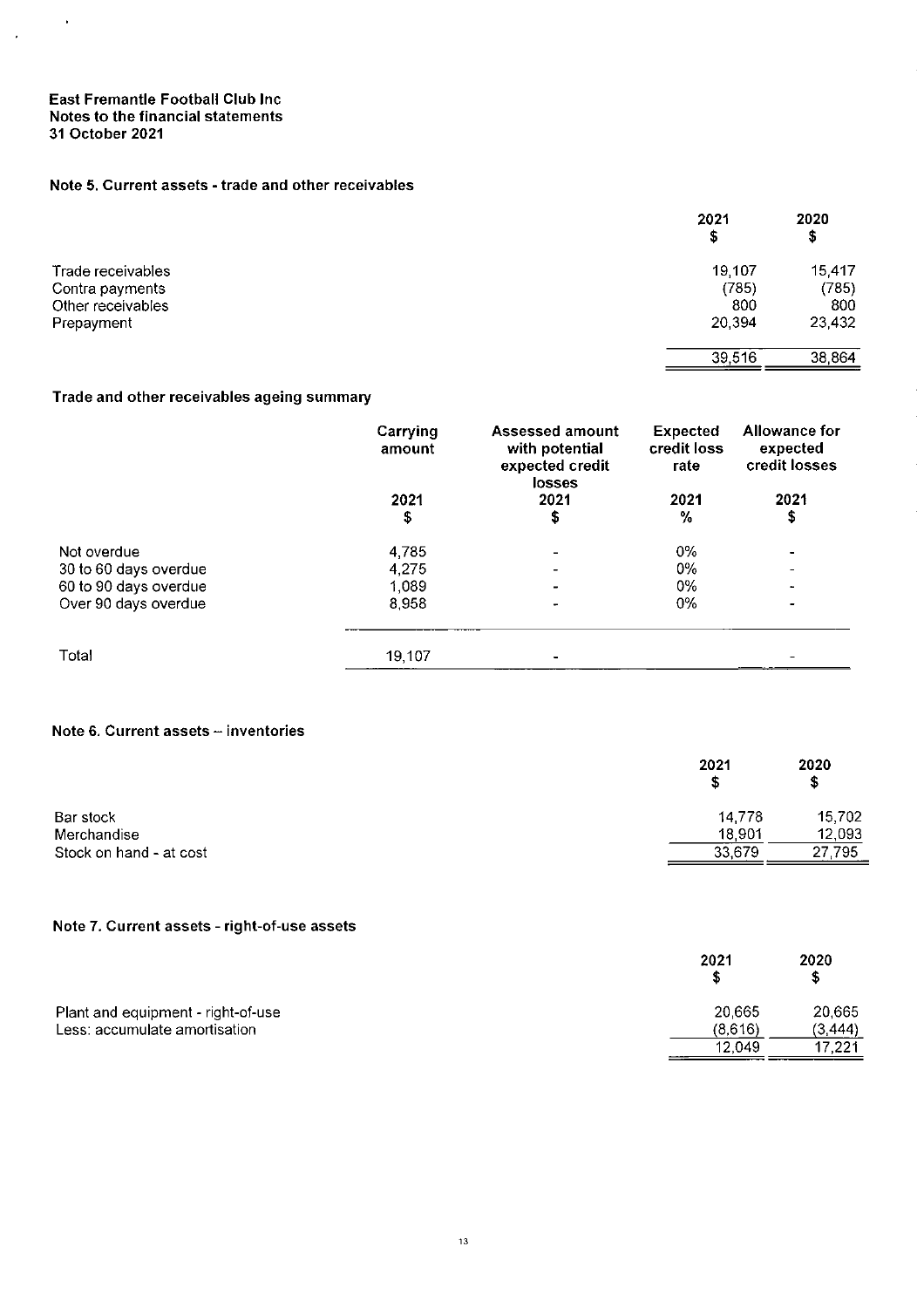### Note 8. Non-current assets - property, plant and equipment

|                                                     | 2021<br>\$ | 2020<br>\$ |
|-----------------------------------------------------|------------|------------|
| Buildings – fair value (i)                          | 890,000    | 890,000    |
| Less: Accelerated write-offs - future redevelopment | (790,000)  |            |
|                                                     | 100,000    | 890,000    |
| Plant and equipment - at cost                       | 924.366    | 890,200    |
| Less: Accumulated depreciation                      | (725,424)  | (735, 868) |
|                                                     | 198,942    | 154,332    |
| Capital works in progress - at cost                 | 34,541     | 34,541     |
| Less: Accumulated depreciation                      | (31,401)   |            |
|                                                     | 3,140      | 34,541     |
|                                                     | 302,082    | 1,078,873  |

 $\tilde{C}_{\rm{max}}$ 

Reconciliations

Reconciliations of the written down values at the beginning and end of the current financial year are set out below:

|                            | <b>Buildings</b><br>\$ | Plant and<br>Equipment<br>\$ | Capital works<br>In progress<br>5 | Total<br>\$ |
|----------------------------|------------------------|------------------------------|-----------------------------------|-------------|
| Balance at 1 November 2020 | 890,000                | 154,332                      | 34.541                            | 1,078,873   |
| Additions                  |                        | 38,850                       |                                   | 38,850      |
| Write-offs to P&L          | (711 346)              |                              |                                   | (711,346)   |
| Write-offs to Reserves     | (78, 654)              |                              |                                   | (78,654)    |
| Depreciation expense       |                        | (25, 641)                    |                                   | (25, 641)   |
| Transfers                  |                        | 31,401                       | (31.401)                          |             |
| Balance at 31 October 2021 | 100.000                | 198,942                      | 3.140                             | 302,082     |

Revaluation was last performed in 2018. However asset revaluation reserve is now \$nil to recognise write offs  $(i)$ of buildings due to future redevelopment.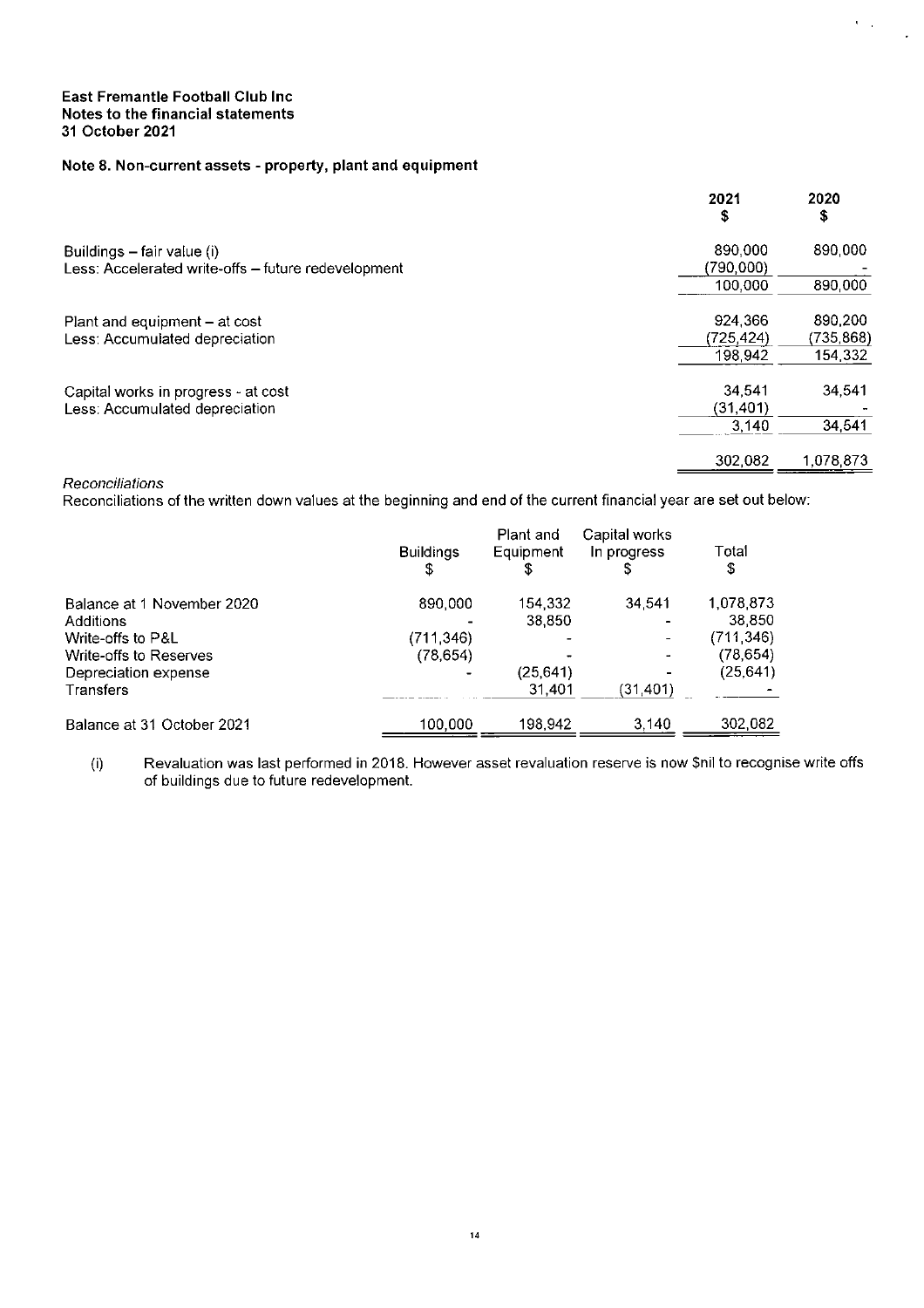$\sqrt{2}$ 

 $\mathcal{L}$ 

## Note 9. Current liabilities - trade and other payables

|                        | 2021   | 2020<br>S |
|------------------------|--------|-----------|
| Trade payables         | 23,034 | 33,905    |
| GST/ PAYG/ FBT payable | 60.040 | (23, 031) |
| Other payables         | 11.415 | 9573      |
|                        | 94.489 | 20.447    |

### Trade and other payables ageing summary

| made and Other payables ageing summary | Number of days outstanding |                   |                   |                      |          |
|----------------------------------------|----------------------------|-------------------|-------------------|----------------------|----------|
|                                        | $0 - 30$<br>davs           | $30 - 60$<br>davs | $60 - 90$<br>days | More than 90<br>days | Total    |
|                                        | \$                         | \$                | \$                |                      | \$       |
| 2021                                   |                            |                   |                   |                      |          |
| Trade payables                         | 16.077                     |                   |                   | 6,957                | 23 0 34  |
| GST / PAYG / FBT payable               | 60,040                     |                   |                   | $\blacksquare$       | 60.040   |
| Other payables                         | 11.415                     |                   |                   | $\blacksquare$       | 11.415   |
|                                        | 87,532                     |                   |                   | 6,957                | 94 4 8 9 |

J.

# Trade and other payables ageing summary

| -                        |                  | Number of days outstanding |                          |                      |           |
|--------------------------|------------------|----------------------------|--------------------------|----------------------|-----------|
|                          | $0 - 30$<br>days | $30 - 60$<br>davs          | $60 - 90$<br>days        | More than 90<br>davs | Total     |
|                          | \$               |                            | S                        |                      | \$        |
| 2020                     |                  |                            |                          |                      |           |
| Trade payables           | 25.171           | 8 7 3 4                    |                          | $\blacksquare$       | 33.905    |
| GST / PAYG / FBT payable | (23.031)         | $\blacksquare$             |                          | $\blacksquare$       | (23, 031) |
| Other payables           | 9.573            | $\overline{\phantom{a}}$   | $\overline{\phantom{0}}$ | $\blacksquare$       | 9,573     |
|                          |                  |                            |                          |                      |           |
|                          | 11,713           | 8 7 3 4                    |                          | $\blacksquare$       | 20.447    |

### Note 10. Lease liabilities - Current

|                                           | 2021<br>\$ | 2020<br>\$ |
|-------------------------------------------|------------|------------|
| Lease liability (Current)                 | 5,172      | 5,172      |
| Note 11. Lease liabilities - Non current  |            |            |
|                                           | 2021<br>\$ | 2020<br>\$ |
| Lease liability (Non Current)             | 7,262      | 12,331     |
| Note 12. Current liabilities - provisions |            |            |
|                                           | 2021<br>\$ | 2020<br>\$ |
| Provision for annual leave                | 35,280     | 25,454     |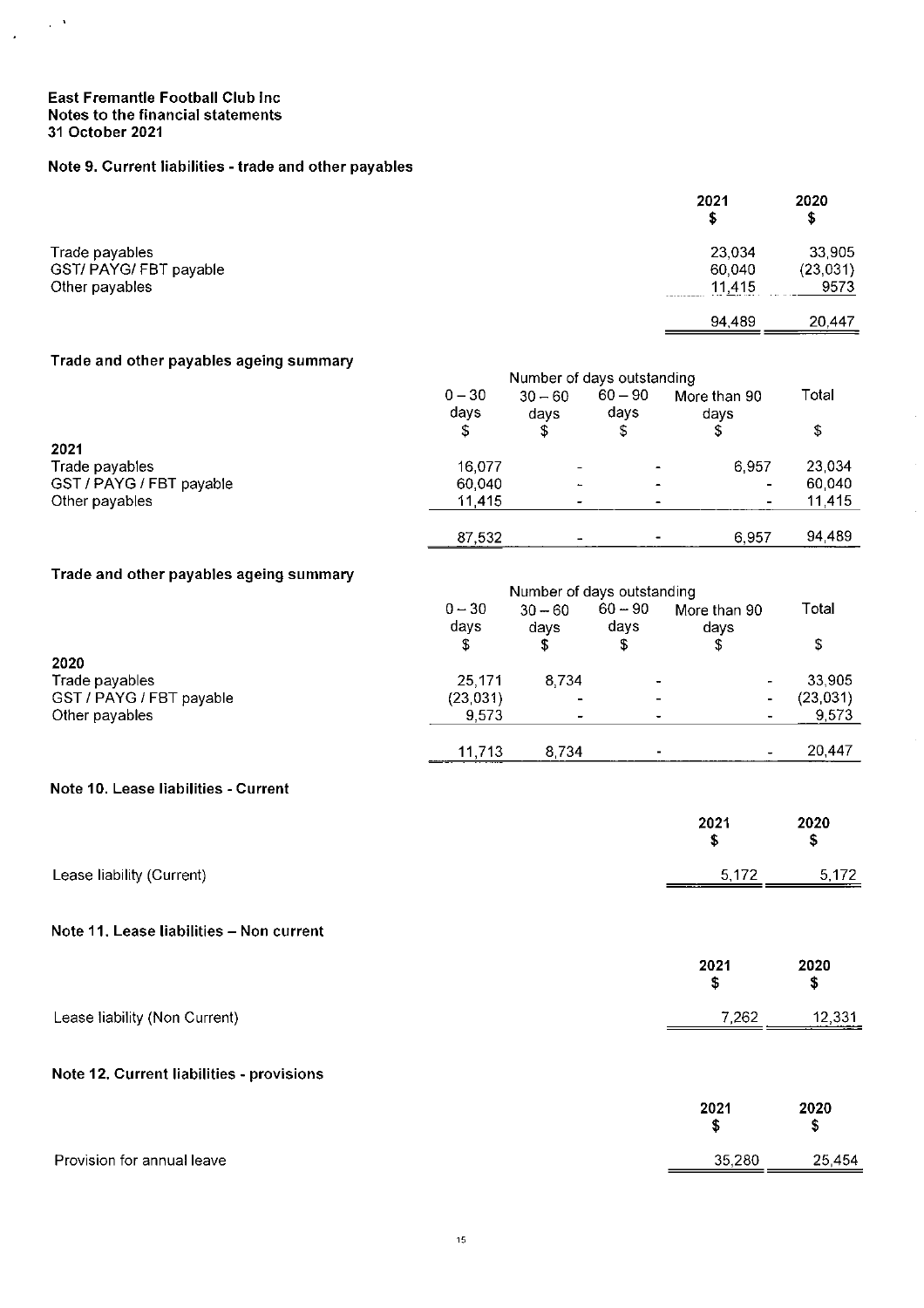### Note 13. Non-current liabilities - provisions

|                                                                                                                                                                                   | 2021<br>S             | 2020<br>S        |
|-----------------------------------------------------------------------------------------------------------------------------------------------------------------------------------|-----------------------|------------------|
| Provision for Long Service Leave                                                                                                                                                  | 16,295                | 12,916           |
| Note 14. Equity - Prior Years' Surplus                                                                                                                                            |                       |                  |
|                                                                                                                                                                                   | 2021<br>\$            | 2020<br>S        |
| Prior Years' Surplus                                                                                                                                                              | 896,927               | 896,927          |
| Note 15. Equity - Asset Revaluation Reserve                                                                                                                                       |                       |                  |
|                                                                                                                                                                                   | 2021<br>\$            | 2020<br>\$       |
| <b>Asset Revaluation Reserve</b>                                                                                                                                                  |                       | 78,654           |
| Note 16. Equity - Retained Earnings / (Accumulated Losses)                                                                                                                        |                       |                  |
|                                                                                                                                                                                   | 2021<br>\$            | 2020<br>\$       |
| Retained surpluses at the beginning of the financial year<br>(Deficit)/surplus after income tax expense for the year                                                              | 255,242<br>(675, 176) | 4,461<br>250,781 |
| Retained surpluses at the end of the financial year                                                                                                                               | (419, 934)            | 255,242          |
| <b>Note 17. Auditors Remuneration</b>                                                                                                                                             |                       |                  |
|                                                                                                                                                                                   | 2021<br>\$            | 2020<br>\$       |
| Amounts received or due and receivable by William Buck (WA) Pty Ltd for:<br>- Audit or review of the financial report of the entity<br>- Other services in relation to the entity | 6,000<br>2,000        | 5,000<br>1,200   |
|                                                                                                                                                                                   | 8,000                 | 6,200            |

 $\label{eq:2} \begin{split} \mathcal{L}_{\text{max}}(\mathcal{L}_{\text{max}}) = \mathcal{L}_{\text{max}}(\mathcal{L}_{\text{max}}) \end{split}$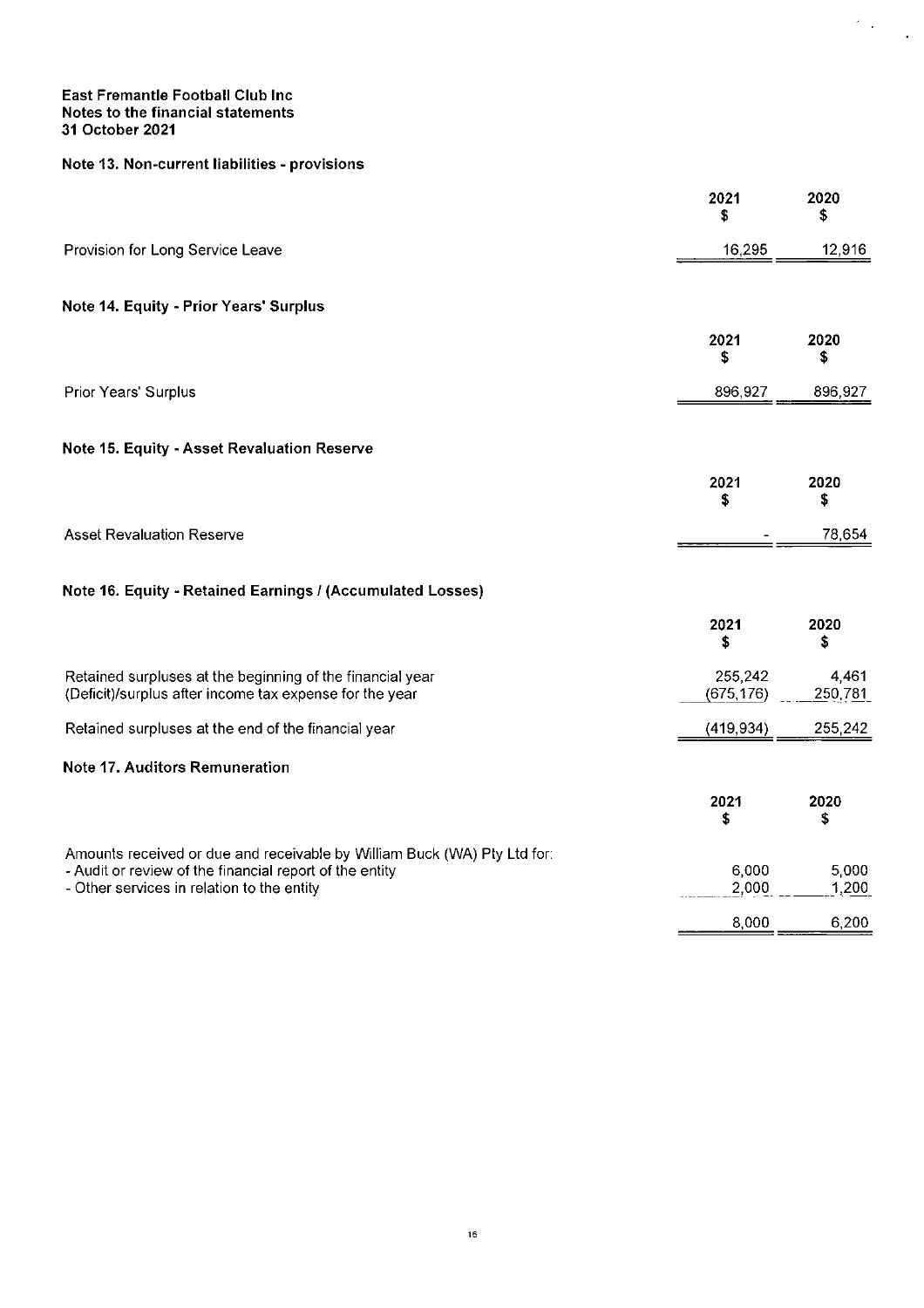#### Note 18. Related party transactions

#### Transactions with related parties

- Classic Contractors Pty Ltd donated \$200, purchased \$7,236 worth of events, contributed \$770 worth of merchandise and sponsored \$5,335 to East Fremantle Football Club Inc during the year. President, Mark Stewart has an interest in Classic Contractors Pty Ltd.
- Gerard Lighting Pty Ltd purchased \$8.941 worth of events to East Fremantle Football Club Inc during the year Director of Fundraising Projects. Kim Chatfield has an interest in Gerard Lighting Pty Ltd.
- Pierlite sponsored \$660 to East Fremantle Football Club Inc during the year. Director of Fundraising Projects, Kim Chatfield has an interest in Pierlite.
- Edinger Real Estate Pty Ltd donated \$200, purchased \$2,145 worth of events and sponsored \$8,467 to East Fremantle Football Club Inc during the year. Director of Business Development, David Edinger has an interest in Edinger Real Estate Pty Ltd.
- Nepean Building & Infrastructure Pty Ltd purchases \$1,000 worth of function and events and sponsored \$6,160 to East Fremantle Football Club Inc during the year. Director of Finance, Steve Nugent has an interest in Nepean Building & Infrastructure Pty Ltd.
- Imperial Homes sponsored \$5,610, donated \$150 and purchased \$1,386 worth of events to East Fremantle Football Club Inc during the year. Director of Mid West and Senior Football. Con Tripi has an interest in Imperial **Homes**
- Specialist Finance Group sponsored \$3.300 to East Fremantle Football Club Inc during the year. Director of Senior Football, Damien Condon has an interest in Specialist Finance Group.
- Culture Connections Plus Pty Ltd sponsored \$1,993 and contributed \$2,460 worth of events to East Fremantle Football Club Inc during the year. Director of Women's Football, Flora Furness has an interest in Culture Connections Plus Pty Ltd.
- Vinidex sponsored \$660 and purchased \$1,000 worth of events to East Fremantle Football Club Inc during the year. Director of Talent Pathways and Junior Football, Adam Drake-Brockman has an interest in Vinidex.
- Sigil Consulting sponsored \$660 and donated \$150 to East Fremantle Football Club Inc during the year. Director of Facilities and Strategic Projects, John Ipsen has an interest in Sigil Consulting.

#### Note 19. Events after the reporting period

No matter or circumstance has arisen since 31 October 2021 that has significantly affected, or may significantly affect the Club's operations, the results of those operations, or the Club's state of affairs in future financial years.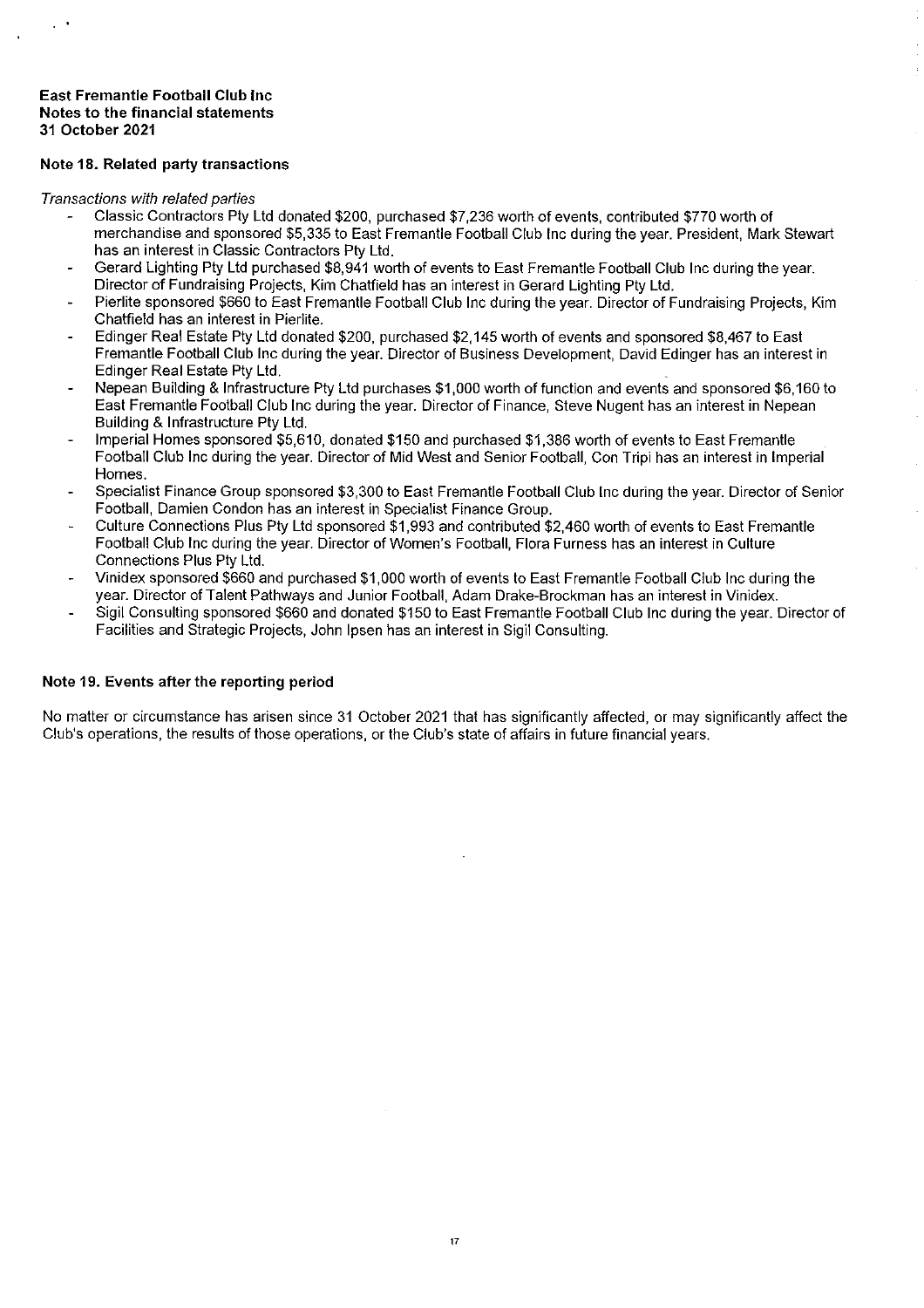#### **East Fremantle Football Club Inc.** Directors' declaration 31 October 2021

In the Directors' opinion:

- the attached financial statements and notes comply with the Australian Accounting Standards Reduced Disclosure  $\bullet$ Requirements, the Associations Incorporation Act 2015, and associated regulations;
- the attached financial statements and notes give a true and fair view of the the Club's financial position as at 31 October  $\bullet$ 2021 and of its performance for the financial year ended on that date; and
- there are reasonable grounds to believe that the the Club will be able to pay its debts as and when they become due  $\bullet$ and payable.

On behalf of the Directors

**Mark Stewart** President

Dated this 3rd day of December 2021

ween

 $\epsilon_{\rm eff}$ 

Steve Nugent Director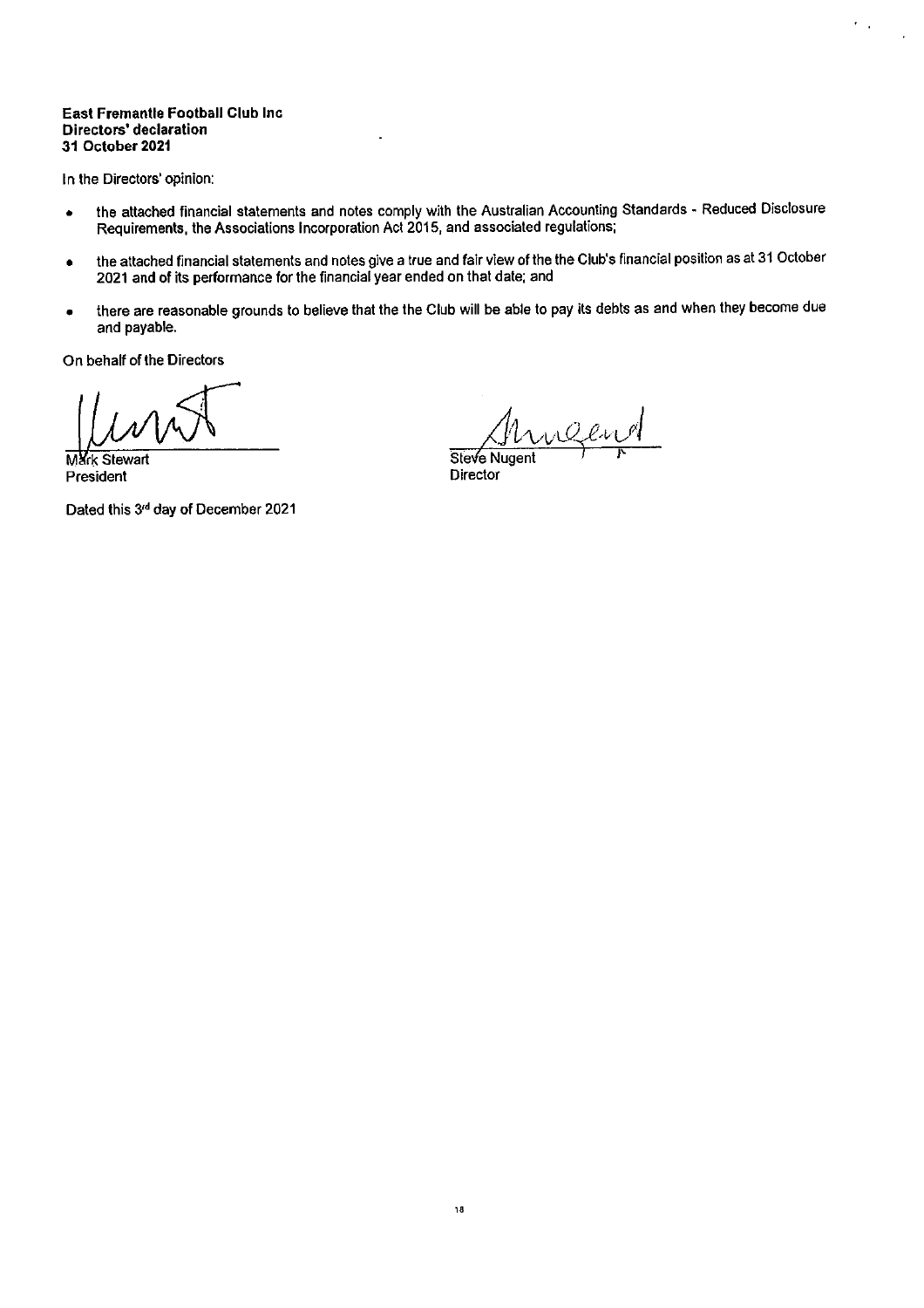# **U.S. William Buck**

# East Fremantle Football Club Inc.

Independent auditor's report to members of East Fremantle Football Club Inc.

# Report on the Audit of the Financial Statements

# Qualified Opinion

We have audited the financial report of East Fremantle Football Club Inc. (the Club) which comprises the statement of financial position as at 31 October 2021, the statement of profit or loss and other comprehensive income, statement of changes in equity and statement of cash flows for the year then ended, and notes to the financial statements, including a summary of significant accounting policies, and the directors' declaration.

In our opinion, except for the possible effects of the matter described in the Basis for Qualified Opinion paragraph, the financial report of East Fremantle Football Club Inc. has been prepared in accordance with the Associations Incorporations Act 2015 (WA), including:

- a) giving a true and fair view of the Club's financial position as at 31 October 2021 and of its financial performance for the year then ended; and
- b) complying with Australian Accounting Standards Reduced Disclosure Regime.

# Basis for Qualified Opinion

Cash receipts consisting of bar sales and gate receipts are a significant source of revenue for the Club. Although the Club has established certain internal control procedures over the collection of cash from bar sales and gate receipts prior to entry into its financial records, there is no procedures that we could perform to ensure that all bar sales and gate receipts received are recorded in the financial records. Accordingly, as the evidence available to us regarding bar sales and gate receipts was limited, our audit procedures with respect to bar sales and gate receipts had to be restricted to the amounts recorded in the financial records. We therefore are unable to express an opinion whether bar sales and gate receipts of the Club recorded are complete.

We conducted our audit in accordance with Australian Auditing Standards. Our responsibilities under those standards are further described in the Auditor's Responsibilities for the Audit of the Financial Report section of our report. We are independent of the Club in accordance with the auditor independence requirements of the Associations Incorporations Act 2015 (WA) and the ethical requirements of the Accounting Professional and Ethical Standards Board's APES 110 Code of Ethics for Professional Accountants (including Independence Standards) (the Code) that are relevant to our audit of the financial report in Australia. We have also fulfilled our other ethical responsibilities in accordance with the Code.

We believe that the audit evidence we have obtained is sufficient and appropriate to provide a basis for our qualified opinion.

#### **ACCOUNTANTS & ADVISORS**

Level 3, 15 Labouchere Road South Perth WA 6151 **PO Box 748** South Perth WA 6951 Telephone: +61 8 6436 2888 williambuck.com

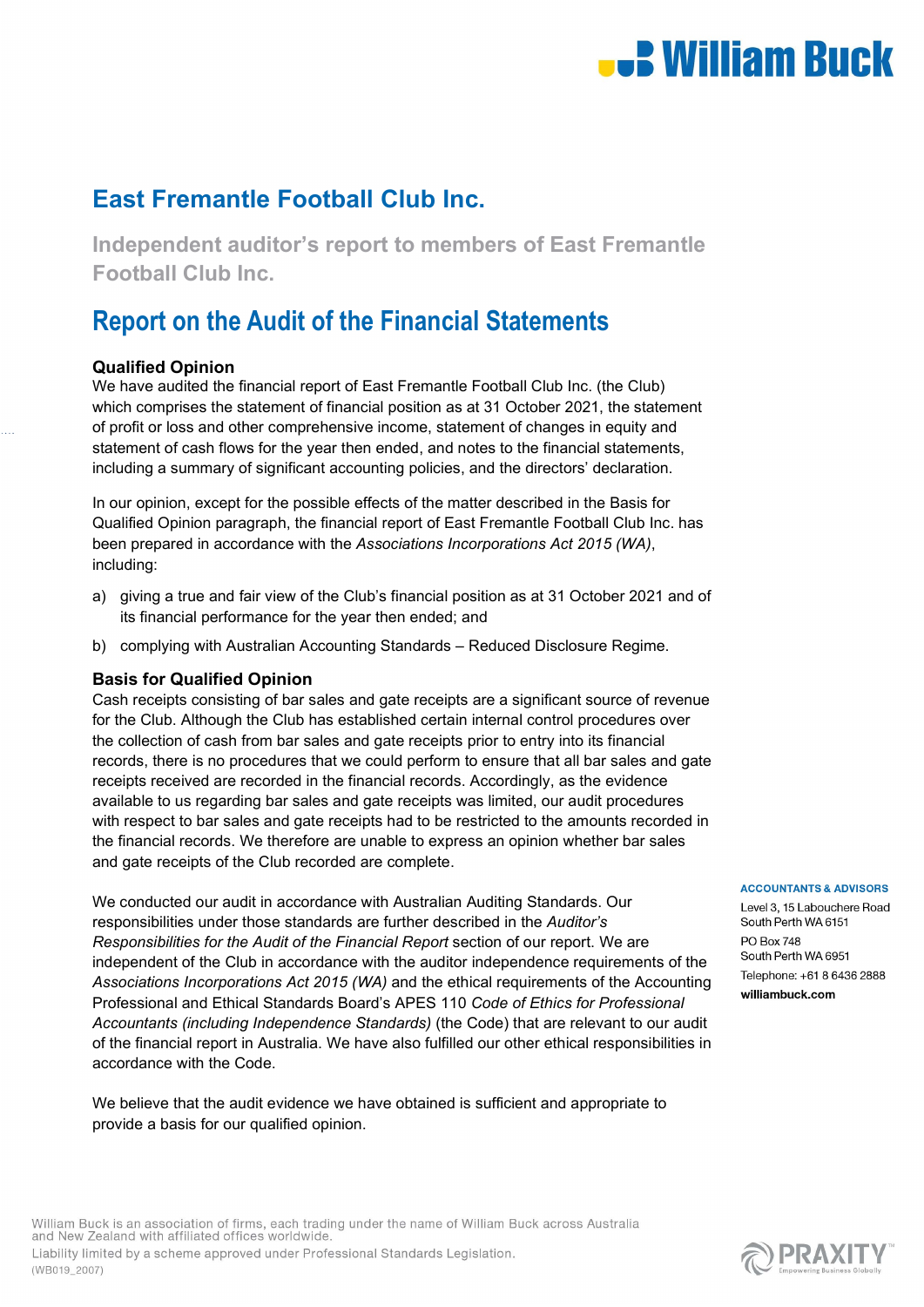# **.: William Buck**

# East Fremantle Football Club Inc.

Independent auditor's report to members of East Fremantle Football Club Inc.

# Other Information

The Board of Directors are responsible for the other information. The other information comprises the information included in the Club's annual report for the year ended 31 October 2021, but does not include the financial report and our auditor's report thereon.

Our opinion on the financial report does not cover the other information and accordingly we do not express any form of assurance conclusion thereon.

In connection with our audit of the financial report, our responsibility is to read the other information and, in doing so, consider whether the other information is materially inconsistent with the financial report or our knowledge obtained in the audit or otherwise appears to be materially misstated.

If, based on the work we have performed, we conclude that there is a material misstatement of this other information, we are required to report that fact. We have nothing to report in this regard.

# Responsibilities of Board of Directors and Those Charged with Governance for the Financial Report

The Board of Directors of the Club are responsible for the preparation of the financial report that gives a true and fair view in accordance with Australian Accounting Standards – Reduced Disclosure Regime and the Associations Incorporations Act 2015 (WA) and for such internal control as management determine is necessary to enable the preparation of the financial report that gives a true and fair view and is free from material misstatement, whether due to fraud or error.

In preparing the financial report, the Board of Directors are responsible for assessing the Club's ability to continue as a going concern, disclosing, as applicable, matters related to going concern and using the going concern basis of accounting unless management either intend to liquidate the Club or to cease operations, or has no realistic alternative but to do so.

The Board of Directors are responsible for overseeing the Club's financial reporting process.

# Auditor's Responsibilities for the Audit of the Financial Statements

Our objectives are to obtain reasonable assurance about whether the financial report as a whole is free from material misstatement, whether due to fraud or error, and to issue an auditor's report that includes our opinion. Reasonable assurance is a high level of assurance, but is not a guarantee that an audit conducted in accordance with the Australian Auditing Standards will always detect a material misstatement when it exists. Misstatements can arise from fraud or error and are considered material if, individually or in the aggregate, they could reasonably be expected to influence the economic decisions of users taken on the basis of this financial report.